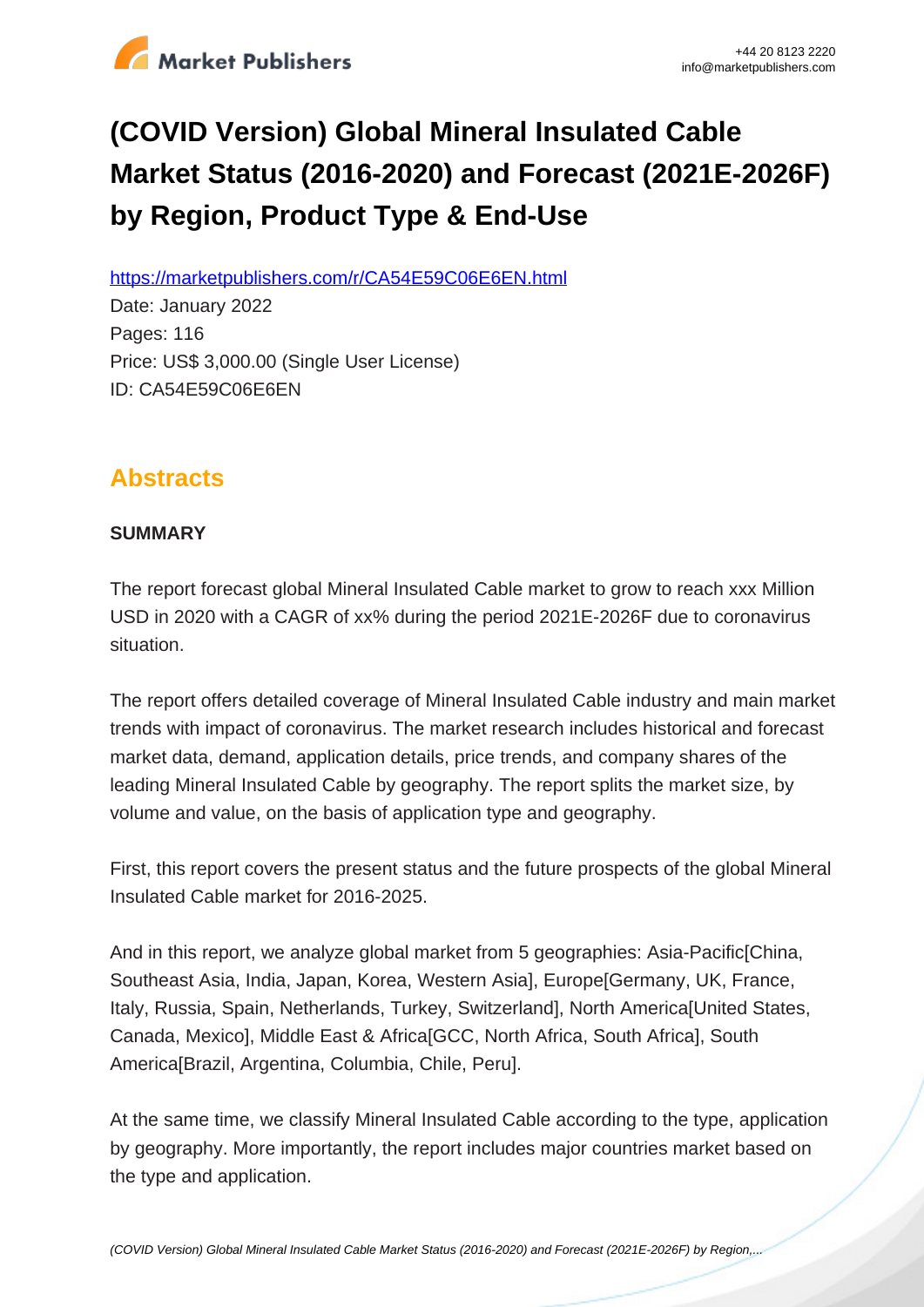

Finally, the report provides detailed profile and data information analysis of leading Mineral Insulated Cable company.

Key Content of Chapters as follows (Including and can be customized) :

Part 1:

Market Overview, Development, and Segment by Type, Application & Region

Part 2:

Company information, Sales, Cost, Margin etc.

Part 3:

Global Market by company, Type, Application & Geography

Part 4:

Asia-Pacific Market by Type, Application & Geography

Part 5:

Europe Market by Type, Application & Geography

Part 6:

North America Market by Type, Application & Geography

Part 7:

South America Market by Type, Application & Geography

Part 8:

Middle East & Africa Market by Type, Application & Geography

Part 9: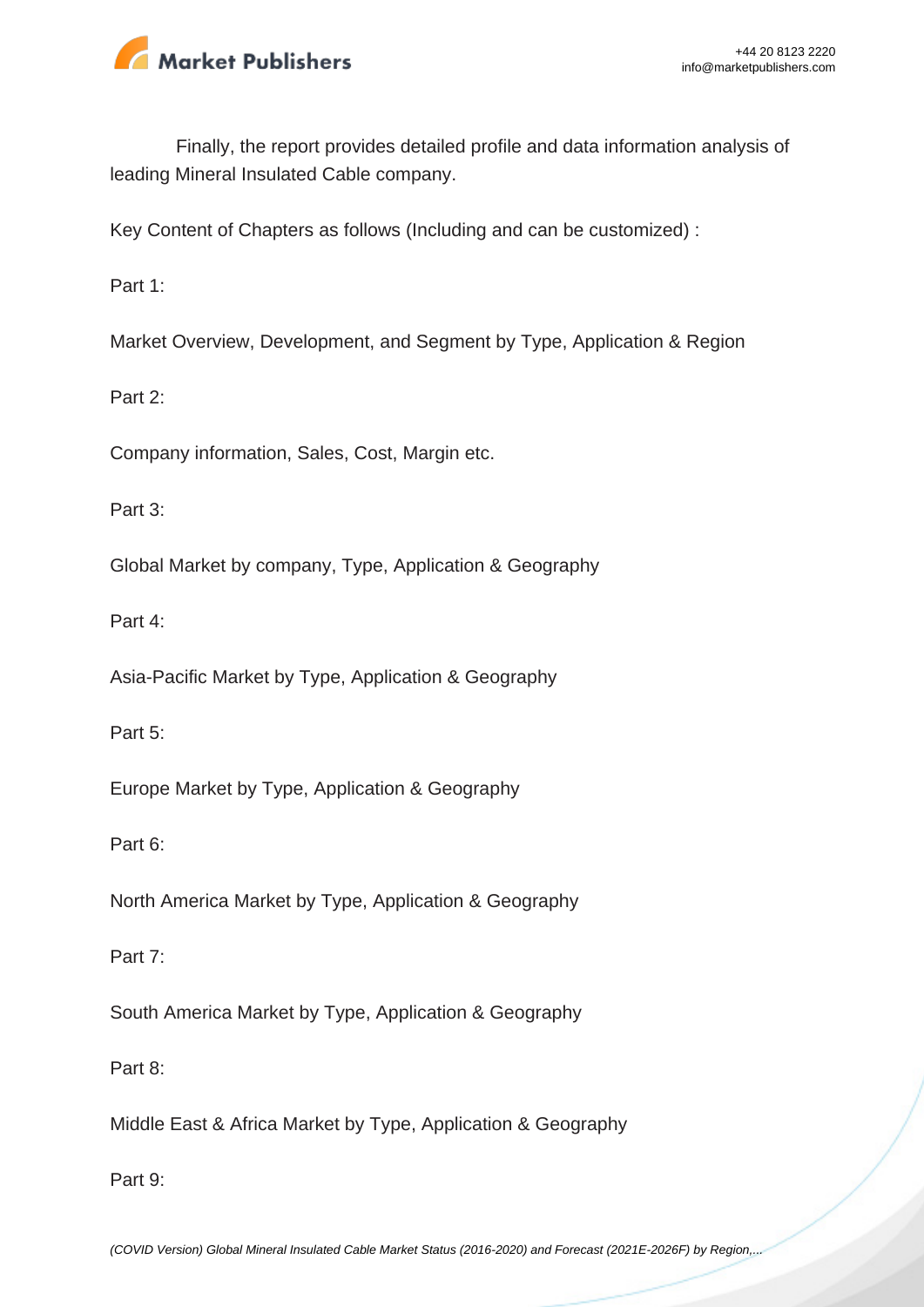

Market Features

Part 10:

Investment Opportunity

Part 11:

**Conclusion** 

Market Segment as follows:

By Region

Asia-Pacific[China, Southeast Asia, India, Japan, Korea, Western Asia]

Europe[Germany, UK, France, Italy, Russia, Spain, Netherlands, Turkey, **Switzerland1** 

North America[United States, Canada, Mexico]

Middle East & Africa[GCC, North Africa, South Africa]

South America[Brazil, Argentina, Columbia, Chile, Peru]

Key Companies

NVent

Okazaki Manufacturing

Jiusheng (TEC) Electric

KME

Yuancheng Cable

ISOMIL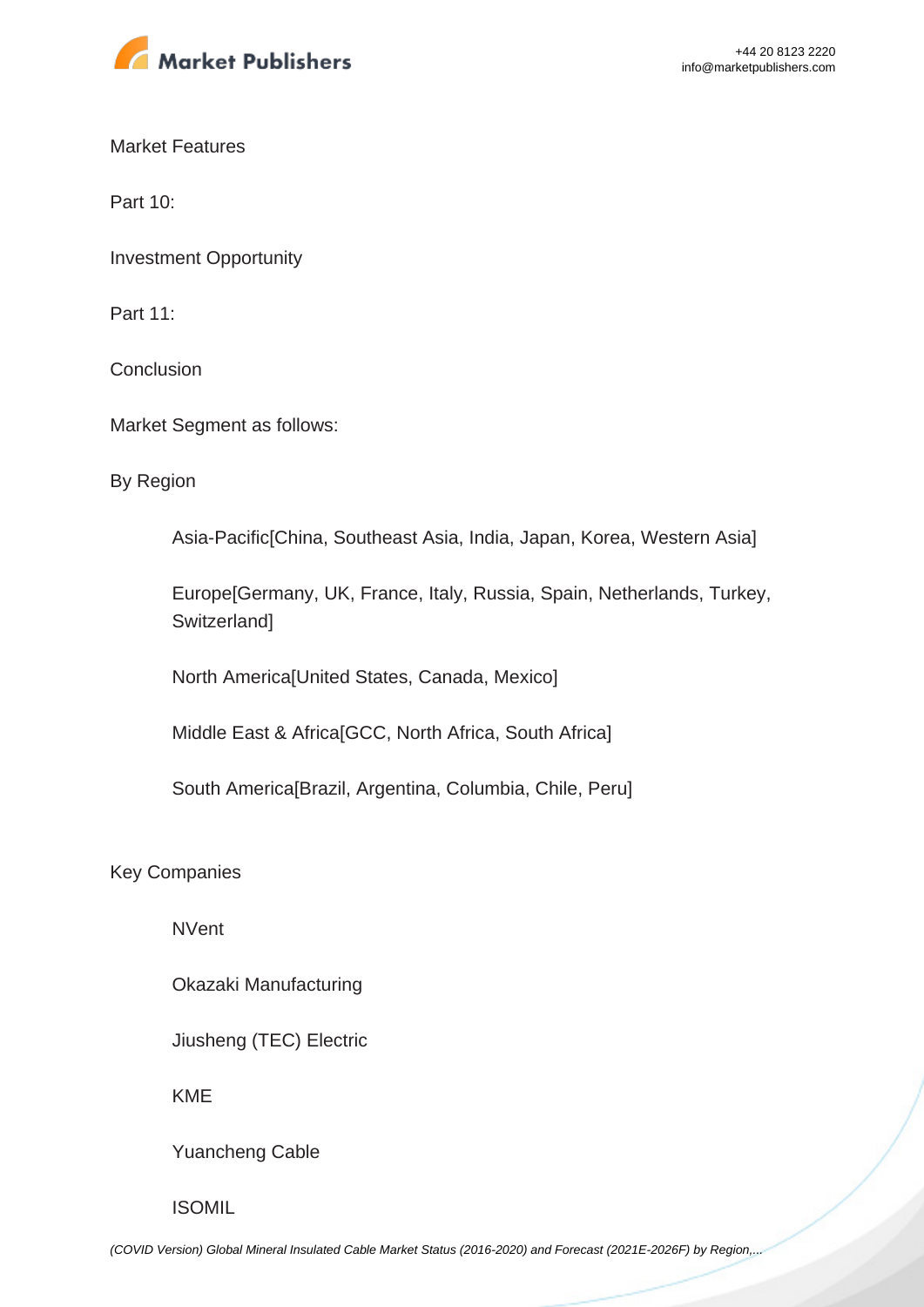

Baosheng Group

MICC Group

Emerson

Uncomtech

Far East Cable

Jiangsu Shangshang Cable

Wuxi Jiangnan Cable

Wanma Cable

Wrexham Mineral Cables

**Thermon** 

**Watlow** 

**Chromalox** 

Trasor

Temptek Technologies

Market by Type

Mineral Insulated Power Cable

Mineral Insulated Heating Cable

Market by Application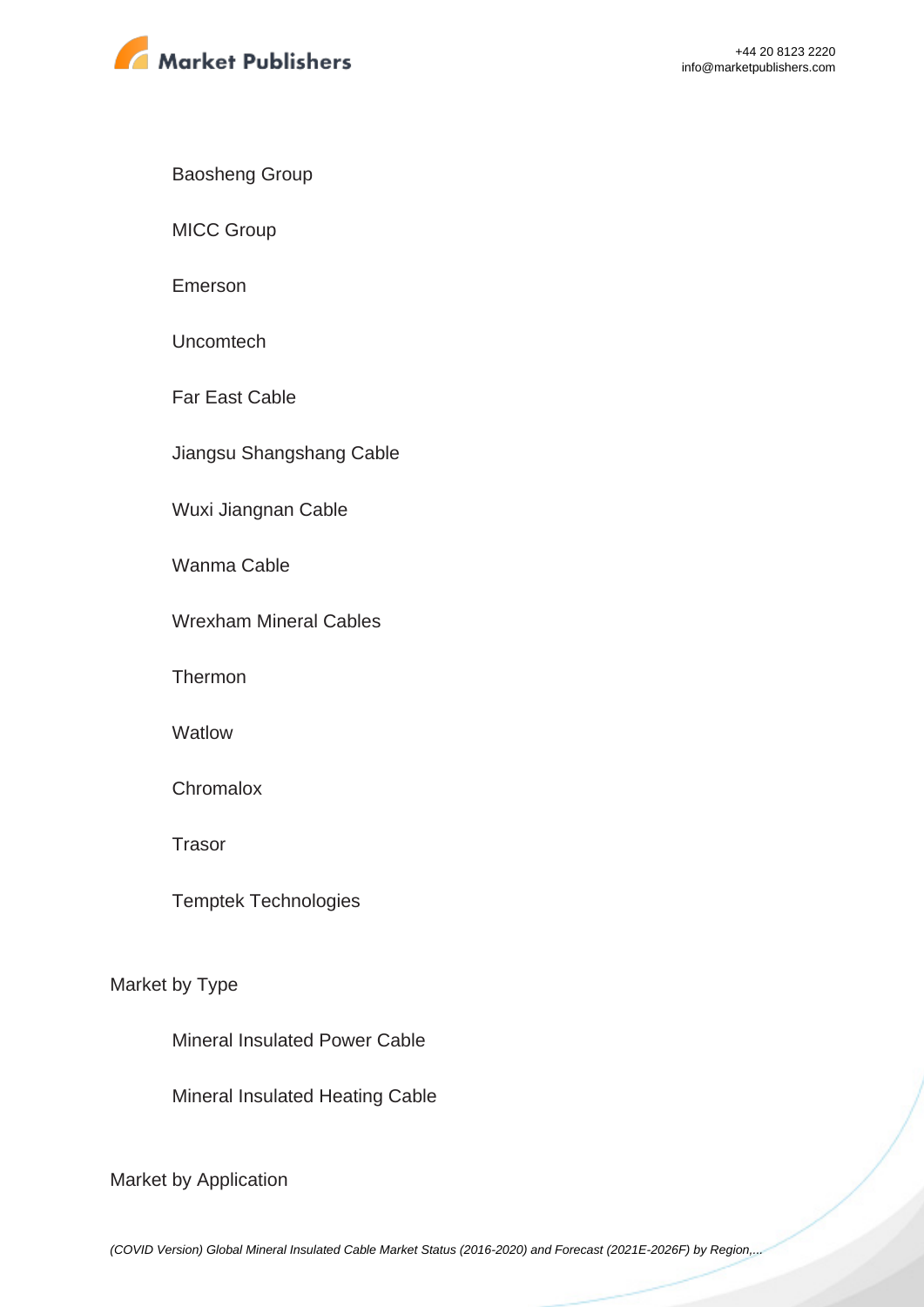

Buildings

Industrial

**Others**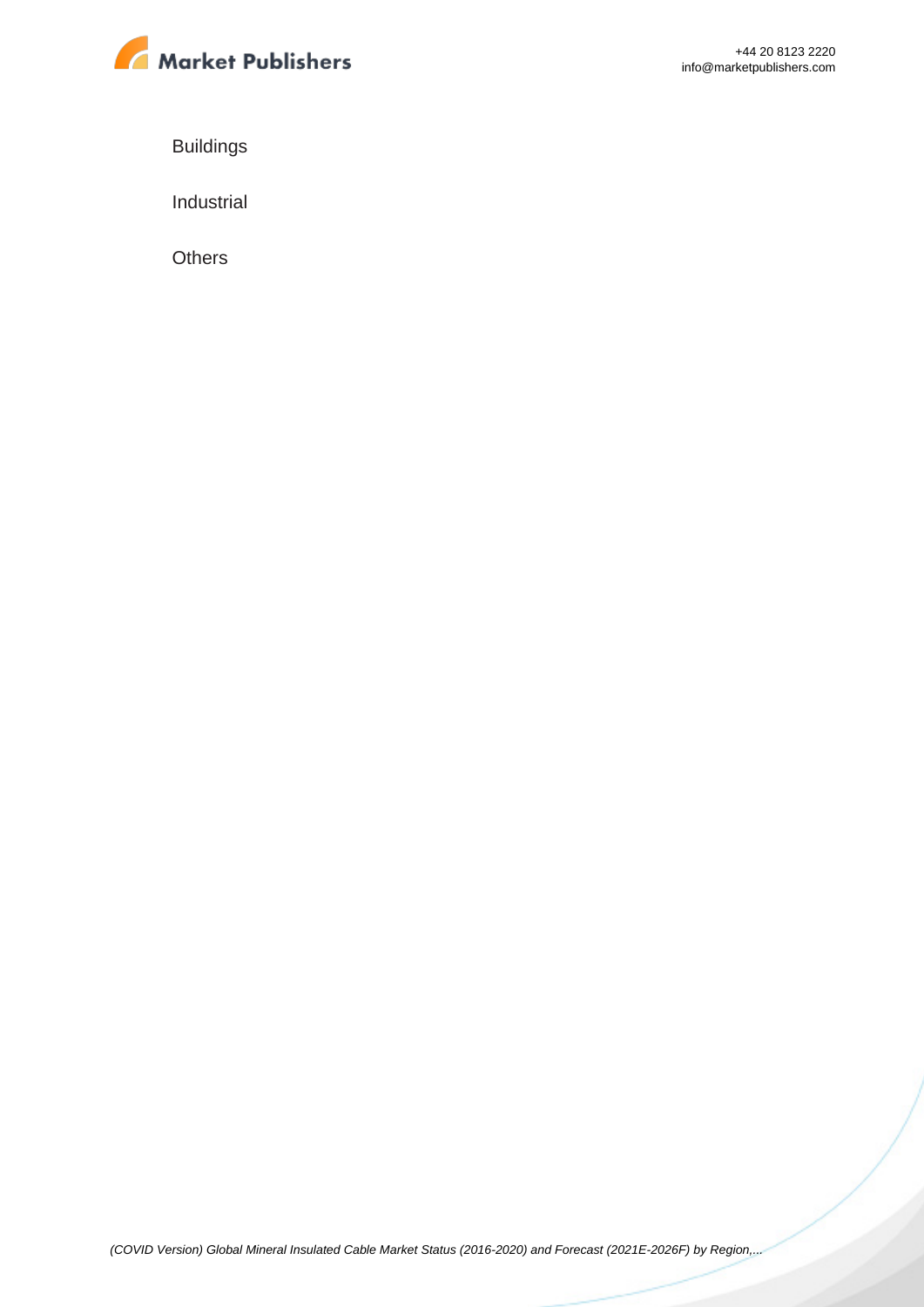

# **Contents**

1.1 Market Definition

#### **PART 1 MARKET OVERVIEW**

1.2 Market Development 1.2.1 Current Situation 1.2.2 Aspects of COVID-19 Impact 1.3 By Type Table Type of Mineral Insulated Cable Figure Global Mineral Insulated Cable Market Share by Type in 2020 1.4 By Application Table Application of Mineral Insulated Cable Figure Global Mineral Insulated Cable Market Share by Application in 2020 1.5 By Region Figure Global Mineral Insulated Cable Market Share by Region in 2020 Figure Asia Mineral Insulated Cable Market Share by Region in 2020

## **PART 2 KEY COMPANIES**

2.1 NVent

2.1.1 Company Profile

Table NVent Overview List

2.1.2 Products & Services Overview

2.1.3 Sales Data List

Table Mineral Insulated Cable Business Operation of NVent (Sales Revenue, Sales Volume, Price, Cost, Gross Margin)

- 2.2 Okazaki Manufacturing
- 2.3 Jiusheng (TEC) Electric
- 2.4 KME
- 2.5 Yuancheng Cable
- 2.6 ISOMIL
- 2.7 Baosheng Group
- 2.8 MICC Group
- 2.9 Emerson
- 2.10 Uncomtech
- 2.11 Far East Cable
- 2.12 Jiangsu Shangshang Cable
- 2.13 Wuxi Jiangnan Cable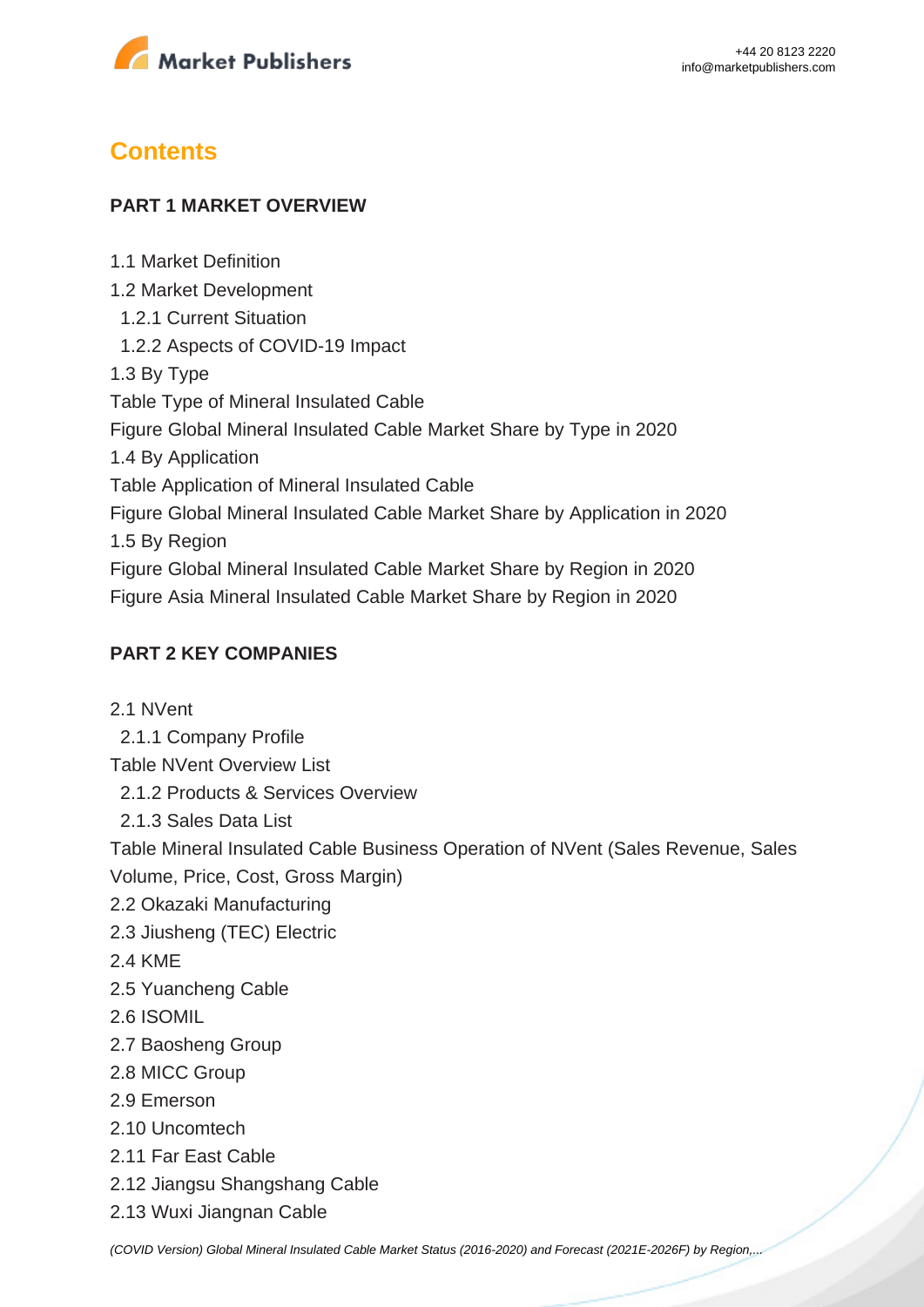

2.14 Wanma Cable 2.15 Wrexham Mineral Cables 2.16 Thermon 2.17 Watlow 2.18 Chromalox 2.19 Trasor 2.20 Temptek Technologies

# **PART 3 GLOBAL MARKET STATUS AND FUTURE FORECAST**

3.1 Global Market by Region

Table Global Mineral Insulated Cable Market by Region, 2016-2020 (Million USD) Figure Global Mineral Insulated Cable Market Share by Region in 2020 (Million USD) Table Global Mineral Insulated Cable Market by Region, 2016-2020 (Volume) Figure Global Mineral Insulated Cable Market Share by Region in 2020 (Volume) Table Price List by Region, 2016-2020

3.2 Global Market by Company

Table Global Mineral Insulated Cable Market by Company, 2016-2020 (Million USD) Figure Global Mineral Insulated Cable Market Share by Company in 2020 (Million USD) Table Global Mineral Insulated Cable Market by Company, 2016-2020 (Volume) Figure Global Mineral Insulated Cable Market Share by Company in 2020 (Volume) Table Price List by Company, 2016-2020

3.3 Global Market by Type

Table Global Mineral Insulated Cable Market by Type, 2016-2020 (Million USD) Figure Global Mineral Insulated Cable Market Share by Type in 2020 (Million USD) Table Global Mineral Insulated Cable Market by Type, 2016-2020 (Volume) Figure Global Mineral Insulated Cable Market Share by Type in 2020 (Volume) Table Price List by Type, 2016-2020

3.4 Global Market by Application

Table Global Mineral Insulated Cable Market by Application, 2016-2020 (Million USD) Figure Global Mineral Insulated Cable Market Share by Application in 2020 (Million USD)

Table Global Mineral Insulated Cable Market by Application, 2016-2020 (Volume) Figure Global Mineral Insulated Cable Market Share by Application in 2020 (Volume) Table Price List by Application, 2016-2020

3.5 Global Market by Forecast

Figure Global Mineral Insulated Cable Market Forecast, 2021E-2026F (Million USD) Figure Global Mineral Insulated Cable Market Forecast, 2021E-2026F (Volume)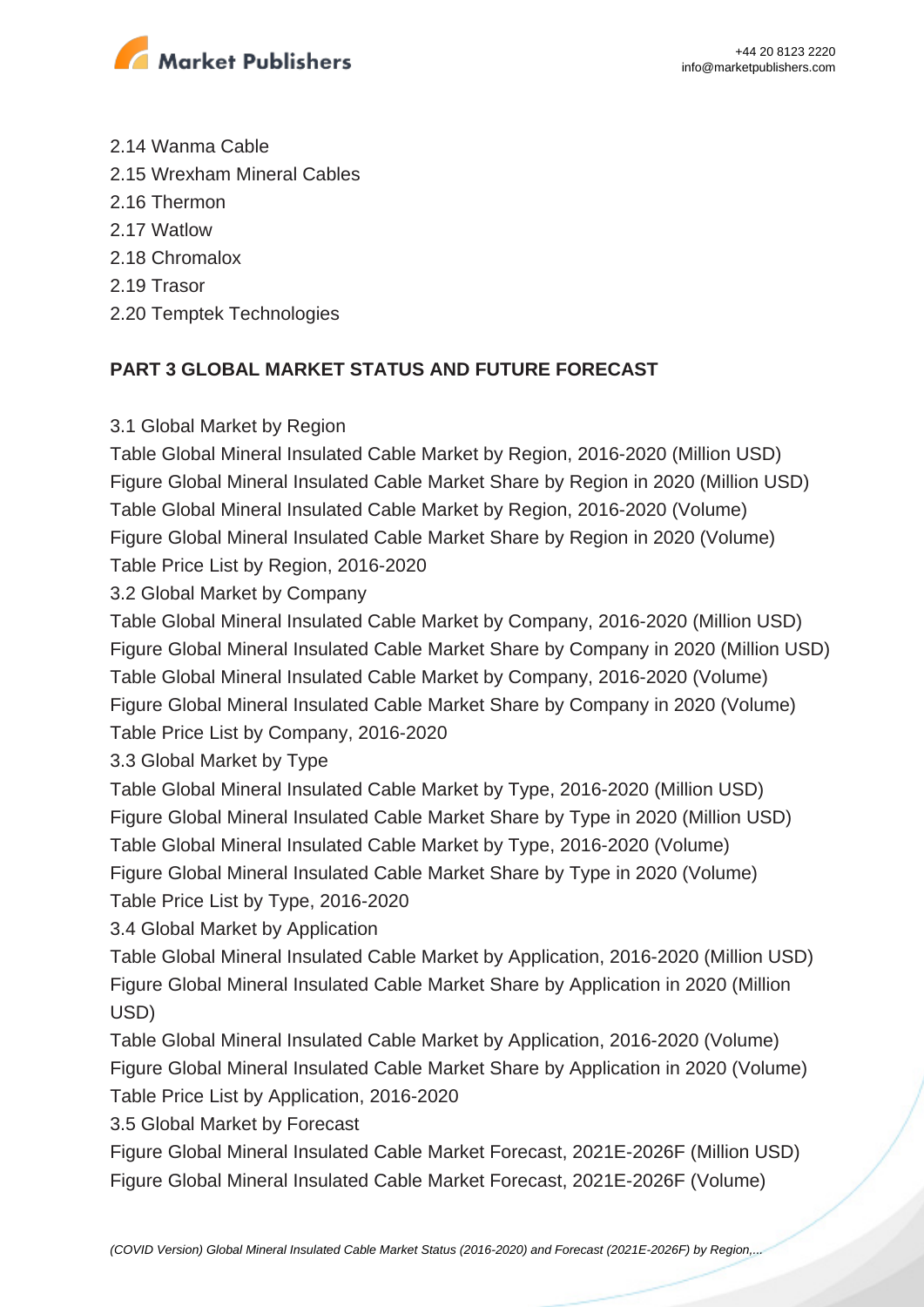

## **PART 4 ASIA-PACIFIC MARKET STATUS AND FUTURE FORECAST**

4.1 Asia-Pacific Market by Type

Table Asia-Pacific Mineral Insulated Cable Market by Type, 2016-2020 (Million USD) Figure Asia-Pacific Mineral Insulated Cable Market Share by Type in 2020 (Million USD) Table Asia-Pacific Mineral Insulated Cable Market by Type, 2016-2020 (Volume) Figure Asia-Pacific Mineral Insulated Cable Market Share by Type in 2020 (Volume) Table Price List by Type, 2016-2020

4.2 Asia-Pacific Market by Application

Table Asia-Pacific Mineral Insulated Cable Market by Application, 2016-2020 (Million USD)

Figure Asia-Pacific Mineral Insulated Cable Market Share by Application in 2020 (Million USD)

Table Asia-Pacific Mineral Insulated Cable Market by Application, 2016-2020 (Volume) Figure Asia-Pacific Mineral Insulated Cable Market Share by Application in 2020 (Volume)

Table Price List by Application, 2016-2020

4.3 Asia-Pacific Market by Geography

4.3.1 China Market Status and Future Forecast

Figure China Mineral Insulated Cable Market Market Status, 2016-2020 (Million USD)

Figure China Mineral Insulated Cable Market Market Status, 2016-2020 (Volume)

Figure China Mineral Insulated Cable Market Forecast, 2021E-2026F (Million USD)

Figure China Mineral Insulated Cable Market Forecast, 2021E-2026F (Volume)

4.3.2 Southeast Asia Market Status and Future Forecast

Figure Southeast Asia Mineral Insulated Cable Market Market Status, 2016-2020 (Million USD)

Figure Southeast Asia Mineral Insulated Cable Market Market Status, 2016-2020 (Volume)

Figure Southeast Asia Mineral Insulated Cable Market Forecast, 2021E-2026F (Million USD)

Figure Southeast Asia Mineral Insulated Cable Market Forecast, 2021E-2026F (Volume)

4.3.3 India Market Status and Future Forecast

Figure India Mineral Insulated Cable Market Market Status, 2016-2020 (Million USD) Figure India Mineral Insulated Cable Market Market Status, 2016-2020 (Volume) Figure India Mineral Insulated Cable Market Forecast, 2021E-2026F (Million USD) Figure India Mineral Insulated Cable Market Forecast, 2021E-2026F (Volume)

4.3.4 Japan Market Status and Future Forecast

Figure Japan Mineral Insulated Cable Market Market Status, 2016-2020 (Million USD)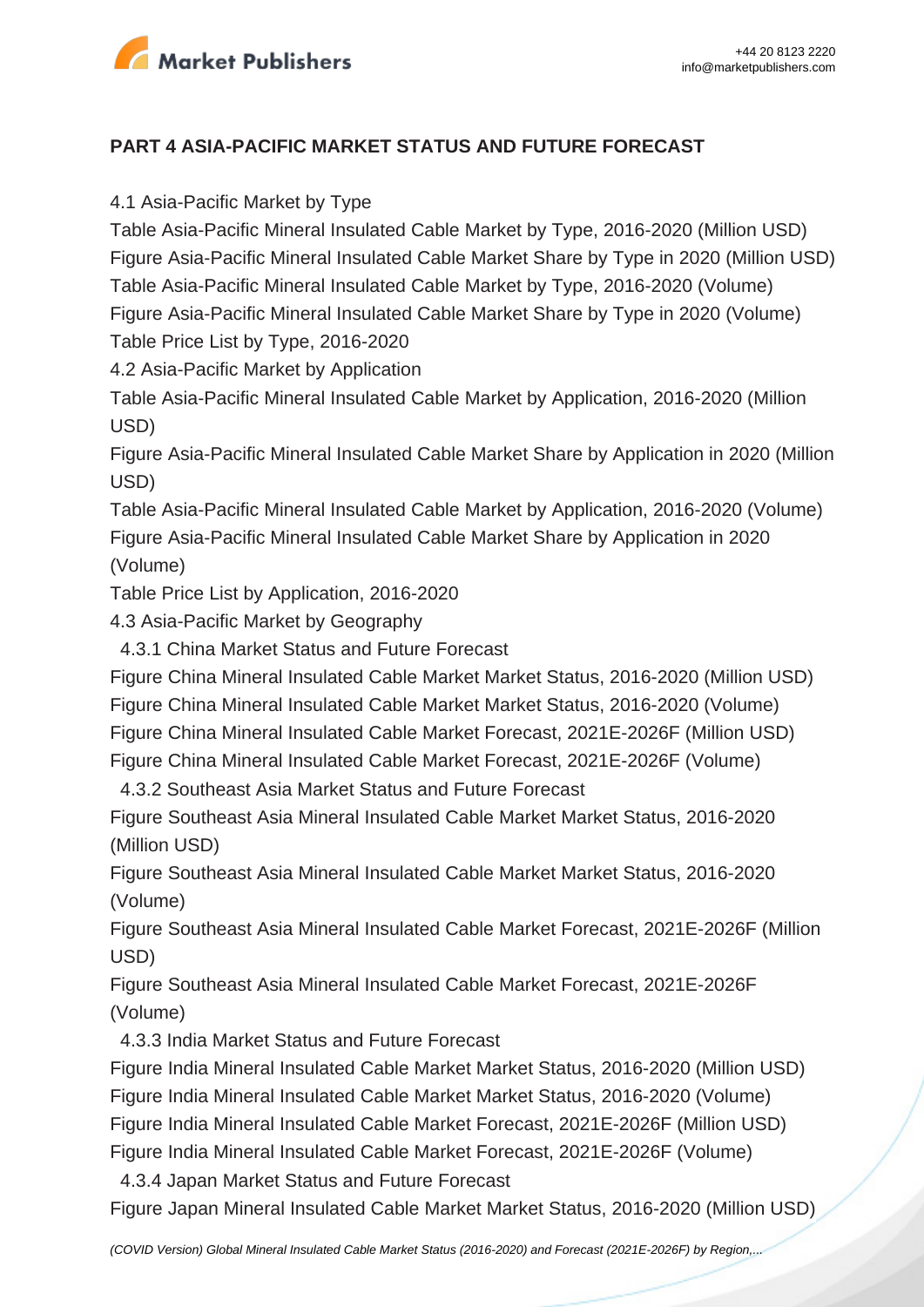

Figure Japan Mineral Insulated Cable Market Market Status, 2016-2020 (Volume) Figure Japan Mineral Insulated Cable Market Forecast, 2021E-2026F (Million USD) Figure Japan Mineral Insulated Cable Market Forecast, 2021E-2026F (Volume)

4.3.5 Korea Market Status and Future Forecast

Figure Korea Mineral Insulated Cable Market Market Status, 2016-2020 (Million USD) Figure Korea Mineral Insulated Cable Market Market Status, 2016-2020 (Volume) Figure Korea Mineral Insulated Cable Market Forecast, 2021E-2026F (Million USD) Figure Korea Mineral Insulated Cable Market Forecast, 2021E-2026F (Volume)

4.3.6 Oceania Market Status and Future Forecast

Figure Oceania Mineral Insulated Cable Market Market Status, 2016-2020 (Million USD) Figure Oceania Mineral Insulated Cable Market Market Status, 2016-2020 (Volume) Figure Oceania Mineral Insulated Cable Market Forecast, 2021E-2026F (Million USD) Figure Oceania Mineral Insulated Cable Market Forecast, 2021E-2026F (Volume) 4.4 Asia-Pacific Market by Forecast

Figure Asia-Pacific Mineral Insulated Cable Market Forecast, 2021E-2026F (Million USD)

Figure Asia-Pacific Mineral Insulated Cable Market Forecast, 2021E-2026F (Volume)

# **PART 5 EUROPE MARKET STATUS AND FUTURE FORECAST**

5.1 Europe Market by Type

Table Europe Mineral Insulated Cable Market by Type, 2016-2020 (Million USD) Figure Europe Mineral Insulated Cable Market Share by Type in 2020 (Million USD) Table Europe Mineral Insulated Cable Market by Type, 2016-2020 (Volume) Figure Europe Mineral Insulated Cable Market Share by Type in 2020 (Volume) Table Price List by Type, 2016-2020

5.2 Europe Market by Application

Table Europe Mineral Insulated Cable Market by Application, 2016-2020 (Million USD) Figure Europe Mineral Insulated Cable Market Share by Application in 2020 (Million USD)

Table Europe Mineral Insulated Cable Market by Application, 2016-2020 (Volume) Figure Europe Mineral Insulated Cable Market Share by Application in 2020 (Volume) Table Price List by Application, 2016-2020

5.3 Europe Market by Geography

5.3.1 Germany Market Status and Future Forecast

Figure Germany Mineral Insulated Cable Market Market Status, 2016-2020 (Million USD)

Figure Germany Mineral Insulated Cable Market Market Status, 2016-2020 (Volume) Figure Germany Mineral Insulated Cable Market Forecast, 2021E-2026F (Million USD)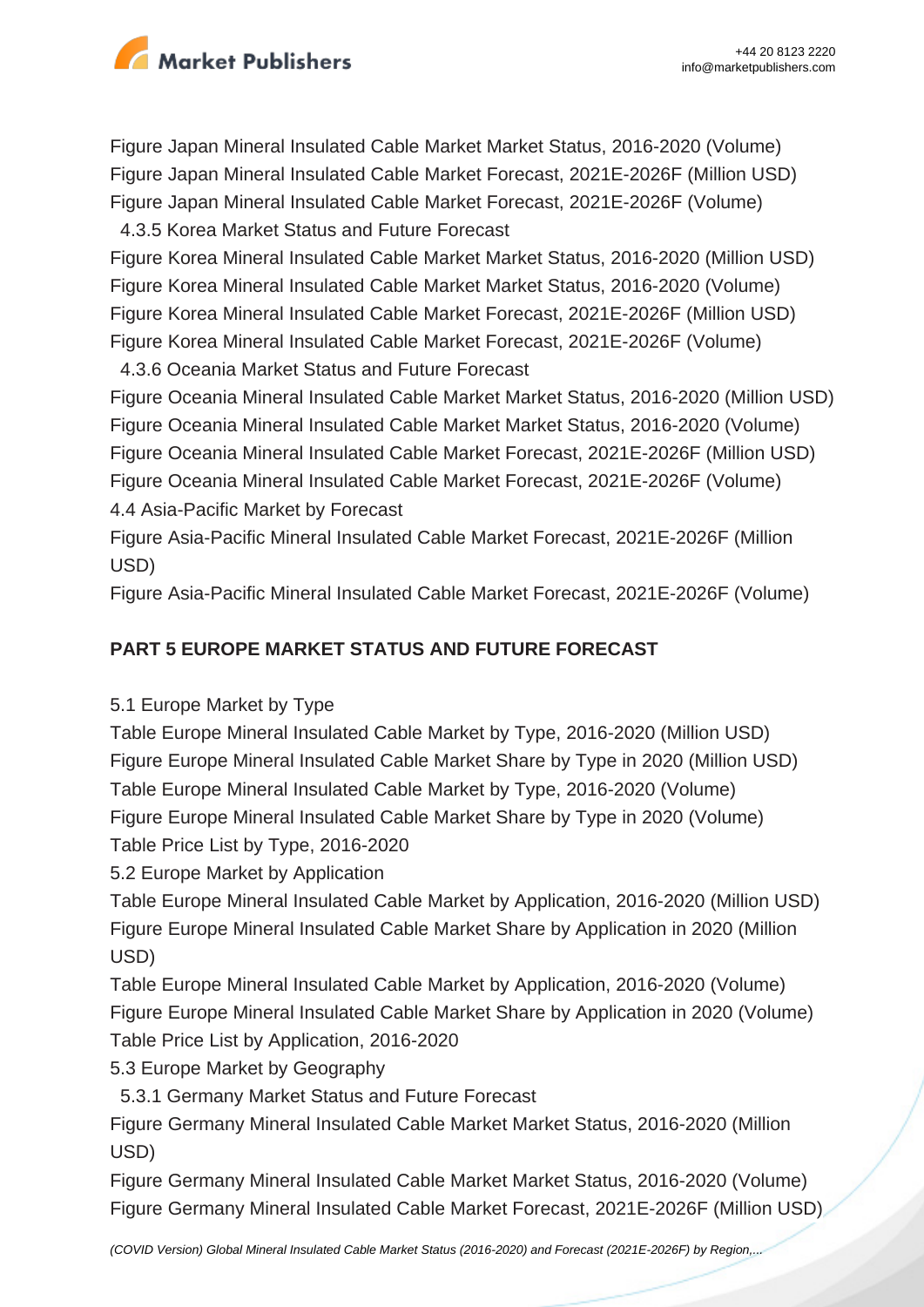

Figure Germany Mineral Insulated Cable Market Forecast, 2021E-2026F (Volume) 5.3.2 UK Market Status and Future Forecast

Figure UK Mineral Insulated Cable Market Market Status, 2016-2020 (Million USD) Figure UK Mineral Insulated Cable Market Market Status, 2016-2020 (Volume) Figure UK Mineral Insulated Cable Market Forecast, 2021E-2026F (Million USD) Figure UK Mineral Insulated Cable Market Forecast, 2021E-2026F (Volume)

5.3.3 France Market Status and Future Forecast

Figure France Mineral Insulated Cable Market Market Status, 2016-2020 (Million USD) Figure France Mineral Insulated Cable Market Market Status, 2016-2020 (Volume) Figure France Mineral Insulated Cable Market Forecast, 2021E-2026F (Million USD) Figure France Mineral Insulated Cable Market Forecast, 2021E-2026F (Volume)

5.3.4 Italy Market Status and Future Forecast

Figure Italy Mineral Insulated Cable Market Market Status, 2016-2020 (Million USD) Figure Italy Mineral Insulated Cable Market Market Status, 2016-2020 (Volume) Figure Italy Mineral Insulated Cable Market Forecast, 2021E-2026F (Million USD) Figure Italy Mineral Insulated Cable Market Forecast, 2021E-2026F (Volume)

5.3.5 Russia Market Status and Future Forecast

Figure Russia Mineral Insulated Cable Market Market Status, 2016-2020 (Million USD) Figure Russia Mineral Insulated Cable Market Market Status, 2016-2020 (Volume) Figure Russia Mineral Insulated Cable Market Forecast, 2021E-2026F (Million USD) Figure Russia Mineral Insulated Cable Market Forecast, 2021E-2026F (Volume) 5.3.6 Spain Market Status and Future Forecast

Figure Spain Mineral Insulated Cable Market Market Status, 2016-2020 (Million USD) Figure Spain Mineral Insulated Cable Market Market Status, 2016-2020 (Volume) Figure Spain Mineral Insulated Cable Market Forecast, 2021E-2026F (Million USD) Figure Spain Mineral Insulated Cable Market Forecast, 2021E-2026F (Volume) 5.3.6 Netherlands Market Status and Future Forecast

Figure Netherlands Mineral Insulated Cable Market Market Status, 2016-2020 (Million USD)

Figure Netherlands Mineral Insulated Cable Market Market Status, 2016-2020 (Volume) Figure Netherlands Mineral Insulated Cable Market Forecast, 2021E-2026F (Million USD)

Figure Netherlands Mineral Insulated Cable Market Forecast, 2021E-2026F (Volume) 5.3.7 Turkey Market Status and Future Forecast

Figure Turkey Mineral Insulated Cable Market Market Status, 2016-2020 (Million USD) Figure Turkey Mineral Insulated Cable Market Market Status, 2016-2020 (Volume) Figure Turkey Mineral Insulated Cable Market Forecast, 2021E-2026F (Million USD) Figure Turkey Mineral Insulated Cable Market Forecast, 2021E-2026F (Volume)

5.3.6 Switzerland Market Status and Future Forecast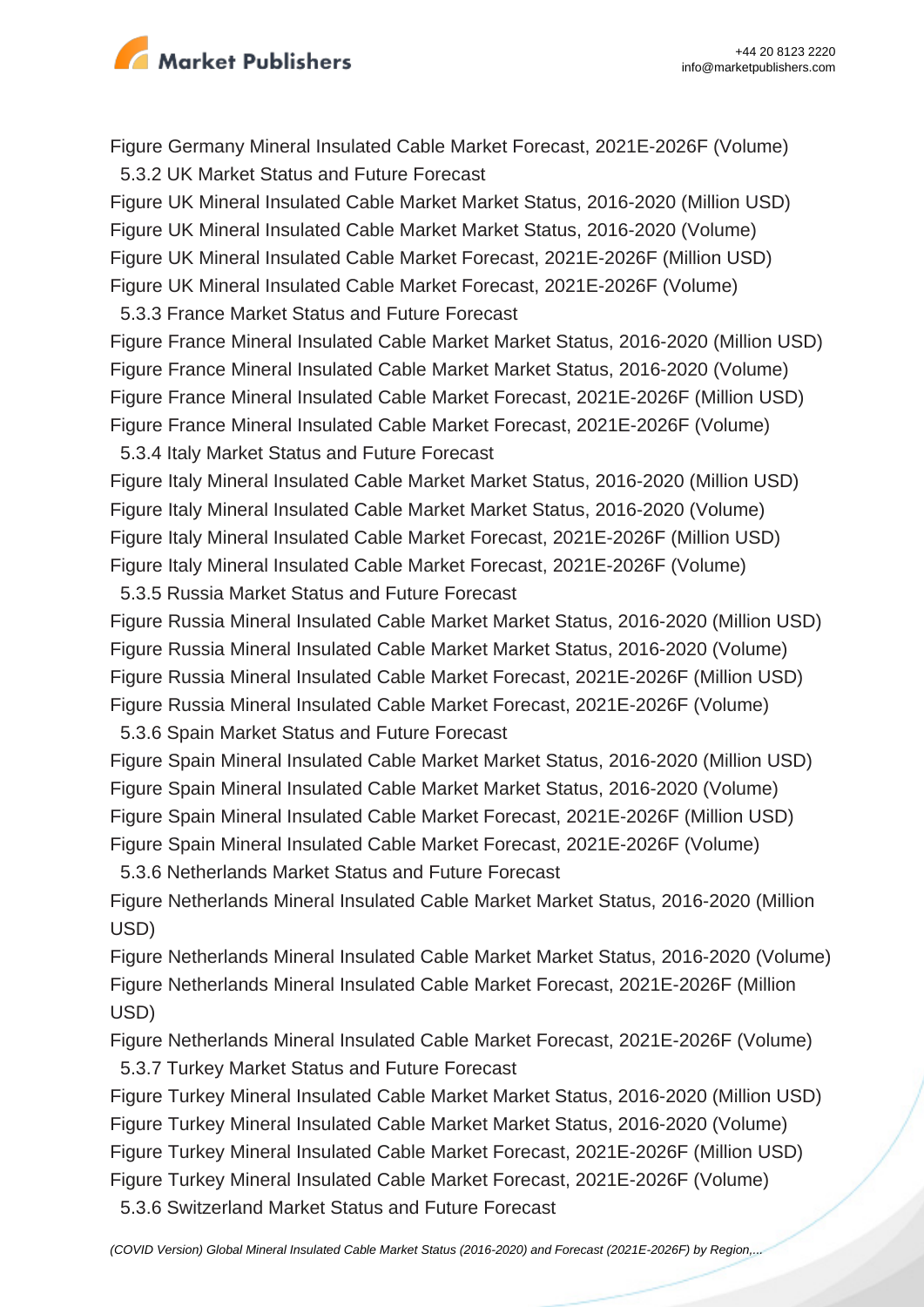

Figure Switzerland Mineral Insulated Cable Market Market Status, 2016-2020 (Million USD)

Figure Switzerland Mineral Insulated Cable Market Market Status, 2016-2020 (Volume) Figure Switzerland Mineral Insulated Cable Market Forecast, 2021E-2026F (Million USD)

Figure Switzerland Mineral Insulated Cable Market Forecast, 2021E-2026F (Volume) 5.4 Europe Market by Forecast

Figure Europe Mineral Insulated Cable Market Forecast, 2021E-2026F (Million USD) Figure Europe Mineral Insulated Cable Market Forecast, 2021E-2026F (Volume)

# **PART 6 NORTH AMERICA MARKET STATUS AND FUTURE FORECAST**

6.1 North America Market by Type

Table North America Mineral Insulated Cable Market by Type, 2016-2020 (Million USD) Figure North America Mineral Insulated Cable Market Share by Type in 2020 (Million USD)

Table North America Mineral Insulated Cable Market by Type, 2016-2020 (Volume) Figure North America Mineral Insulated Cable Market Share by Type in 2020 (Volume) Table Price List by Type, 2016-2020

6.2 North America Market by Application

Table North America Mineral Insulated Cable Market by Application, 2016-2020 (Million USD)

Figure North America Mineral Insulated Cable Market Share by Application in 2020 (Million USD)

Table North America Mineral Insulated Cable Market by Application, 2016-2020 (Volume)

Figure North America Mineral Insulated Cable Market Share by Application in 2020 (Volume)

Table Price List by Application, 2016-2020

6.3 North America Market by Geography

6.3.1 United States Market Status and Future Forecast

Figure United States Mineral Insulated Cable Market Market Status, 2016-2020 (Million USD)

Figure United States Mineral Insulated Cable Market Market Status, 2016-2020 (Volume)

Figure United States Mineral Insulated Cable Market Forecast, 2021E-2026F (Million USD)

Figure United States Mineral Insulated Cable Market Forecast, 2021E-2026F (Volume) 6.3.2 Canada Market Status and Future Forecast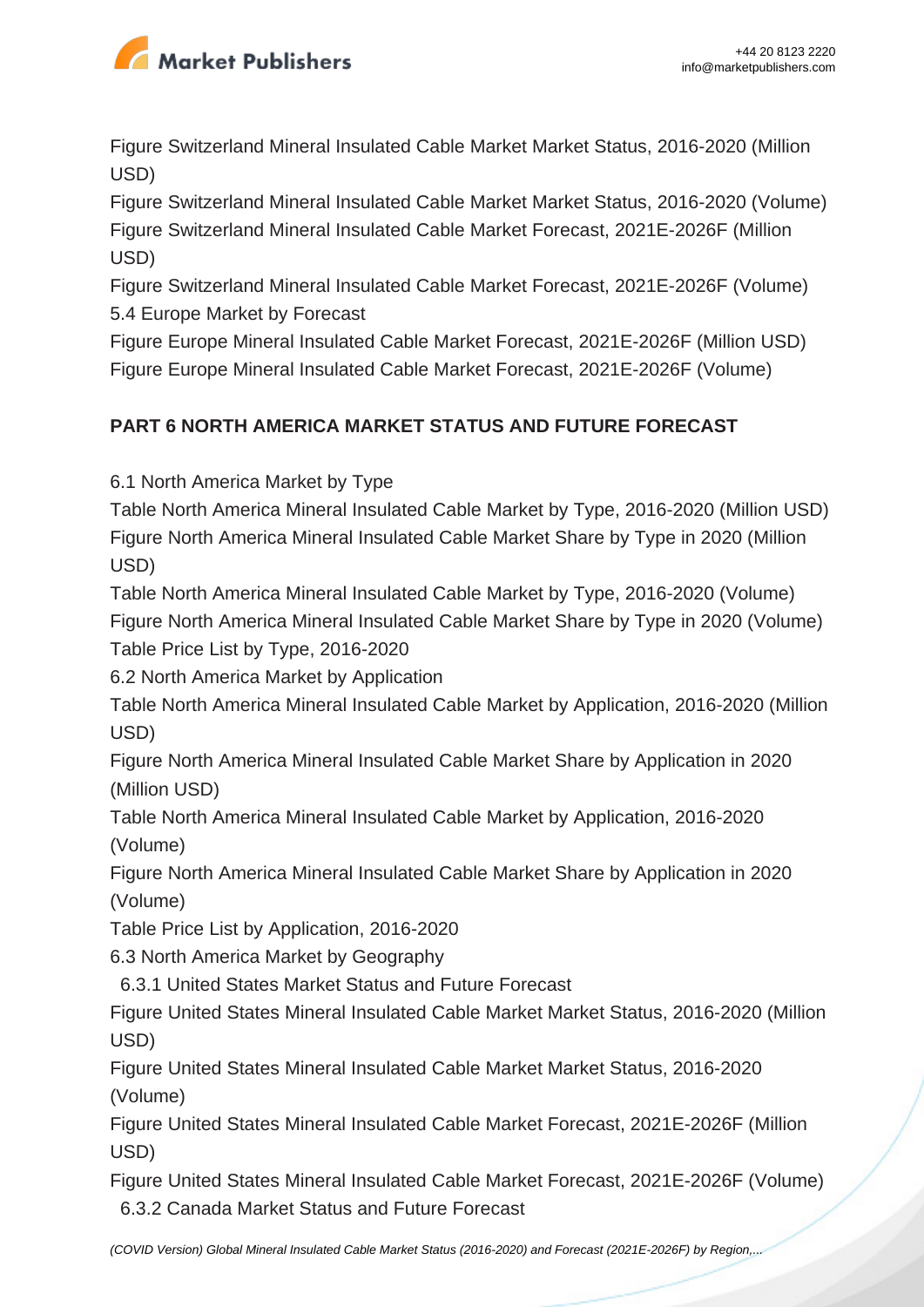

Figure Canada Mineral Insulated Cable Market Market Status, 2016-2020 (Million USD) Figure Canada Mineral Insulated Cable Market Market Status, 2016-2020 (Volume) Figure Canada Mineral Insulated Cable Market Forecast, 2021E-2026F (Million USD) Figure Canada Mineral Insulated Cable Market Forecast, 2021E-2026F (Volume)

6.3.3 Mexico Market Status and Future Forecast

Figure Mexico Mineral Insulated Cable Market Market Status, 2016-2020 (Million USD) Figure Mexico Mineral Insulated Cable Market Market Status, 2016-2020 (Volume) Figure Mexico Mineral Insulated Cable Market Forecast, 2021E-2026F (Million USD) Figure Mexico Mineral Insulated Cable Market Forecast, 2021E-2026F (Volume) 6.4 North America Market by Forecast

Figure North America Mineral Insulated Cable Market Forecast, 2021E-2026F (Million USD)

Figure North America Mineral Insulated Cable Market Forecast, 2021E-2026F (Volume)

# **PART 7 SOUTH AMERICA MARKET STATUS AND FUTURE FORECAST**

7.1 South America Market by Type

Table South America Mineral Insulated Cable Market by Type, 2016-2020 (Million USD) Figure South America Mineral Insulated Cable Market Share by Type in 2020 (Million USD)

Table South America Mineral Insulated Cable Market by Type, 2016-2020 (Volume) Figure South America Mineral Insulated Cable Market Share by Type in 2020 (Volume) Table Price List by Type, 2016-2020

7.2 South America Market by Application

Table South America Mineral Insulated Cable Market by Application, 2016-2020 (Million USD)

Figure South America Mineral Insulated Cable Market Share by Application in 2020 (Million USD)

Table South America Mineral Insulated Cable Market by Application, 2016-2020 (Volume)

Figure South America Mineral Insulated Cable Market Share by Application in 2020 (Volume)

Table Price List by Application, 2016-2020

7.3 South America Market by Geography

7.3.1 Brazil Market Status and Future Forecast

Figure Brazil Mineral Insulated Cable Market Market Status, 2016-2020 (Million USD) Figure Brazil Mineral Insulated Cable Market Market Status, 2016-2020 (Volume) Figure Brazil Mineral Insulated Cable Market Forecast, 2021E-2026F (Million USD) Figure Brazil Mineral Insulated Cable Market Forecast, 2021E-2026F (Volume)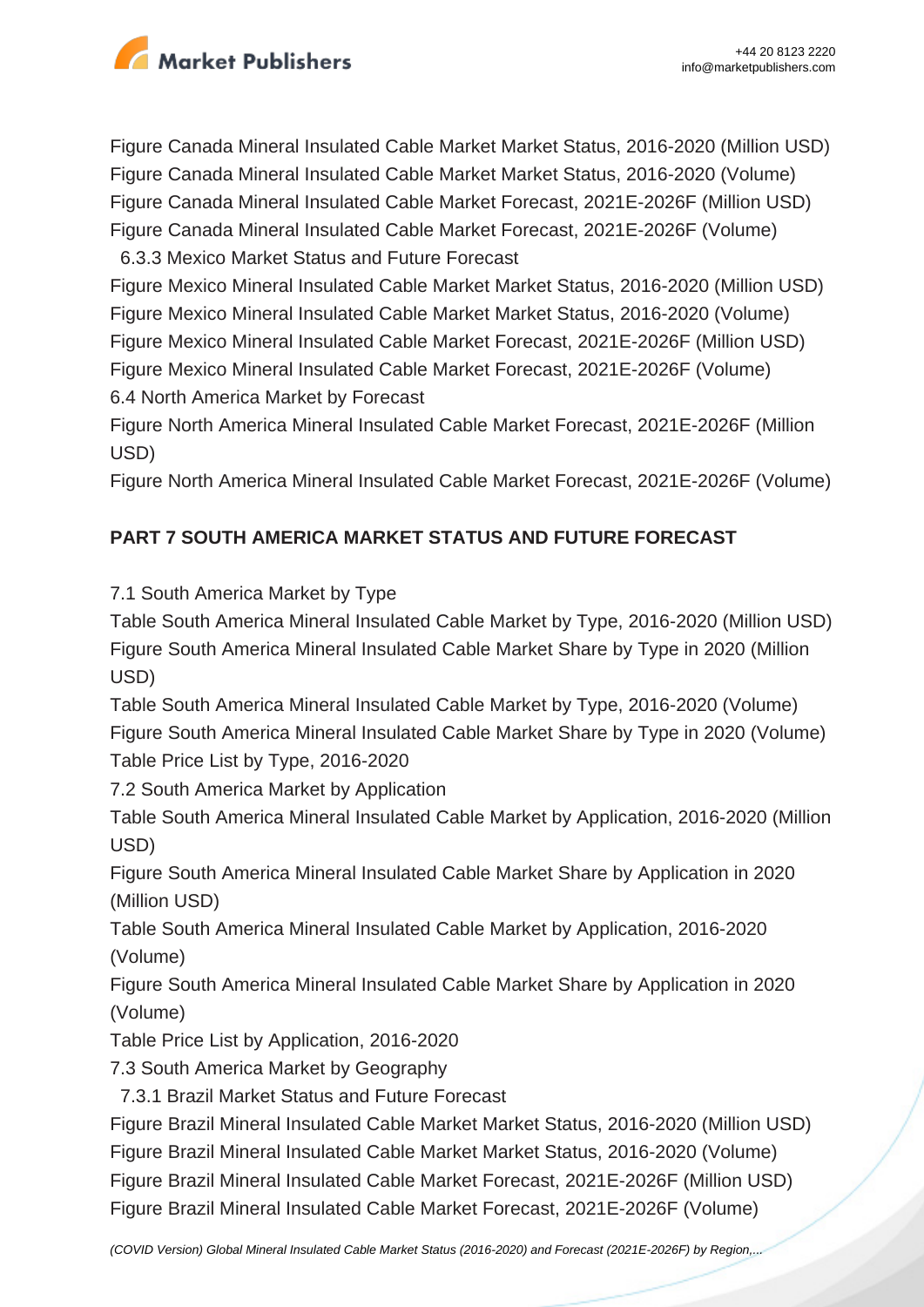

7.3.2 Argentina Market Status and Future Forecast

Figure Argentina Mineral Insulated Cable Market Market Status, 2016-2020 (Million USD)

Figure Argentina Mineral Insulated Cable Market Market Status, 2016-2020 (Volume) Figure Argentina Mineral Insulated Cable Market Forecast, 2021E-2026F (Million USD) Figure Argentina Mineral Insulated Cable Market Forecast, 2021E-2026F (Volume)

7.3.3 Columbia Market Status and Future Forecast

Figure Columbia Mineral Insulated Cable Market Market Status, 2016-2020 (Million USD)

Figure Columbia Mineral Insulated Cable Market Market Status, 2016-2020 (Volume) Figure Columbia Mineral Insulated Cable Market Forecast, 2021E-2026F (Million USD) Figure Columbia Mineral Insulated Cable Market Forecast, 2021E-2026F (Volume)

7.3.4 Chile Market Status and Future Forecast

Figure Chile Mineral Insulated Cable Market Market Status, 2016-2020 (Million USD) Figure Chile Mineral Insulated Cable Market Market Status, 2016-2020 (Volume) Figure Chile Mineral Insulated Cable Market Forecast, 2021E-2026F (Million USD) Figure Chile Mineral Insulated Cable Market Forecast, 2021E-2026F (Volume)

7.3.5 Peru Market Status and Future Forecast

Figure Peru Mineral Insulated Cable Market Market Status, 2016-2020 (Million USD) Figure Peru Mineral Insulated Cable Market Market Status, 2016-2020 (Volume) Figure Peru Mineral Insulated Cable Market Forecast, 2021E-2026F (Million USD) Figure Peru Mineral Insulated Cable Market Forecast, 2021E-2026F (Volume) 7.4 South America Market by Forecast

Figure South America Mineral Insulated Cable Market Forecast, 2021E-2026F (Million USD)

Figure South America Mineral Insulated Cable Market Forecast, 2021E-2026F (Volume)

# **PART 8 MIDDLE EAST & AFRICA MARKET STATUS AND FUTURE FORECAST**

8.1 Middle East & Africa Market by Type

Table Middle East & Africa Mineral Insulated Cable Market by Type, 2016-2020 (Million USD)

Figure Middle East & Africa Mineral Insulated Cable Market Share by Type in 2020 (Million USD)

Table Middle East & Africa Mineral Insulated Cable Market by Type, 2016-2020 (Volume)

Figure Middle East & Africa Mineral Insulated Cable Market Share by Type in 2020 (Volume)

Table Price List by Type, 2016-2020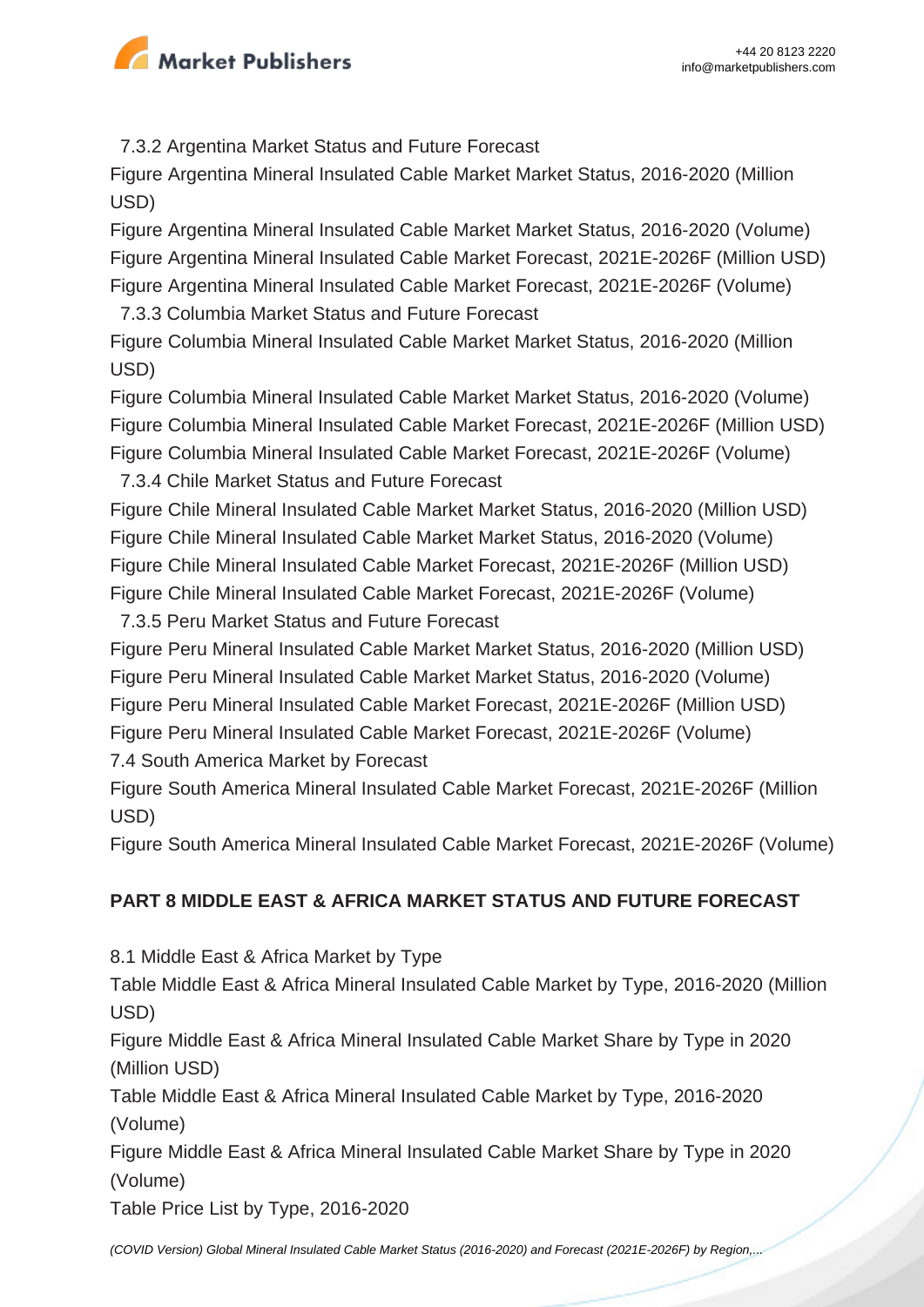

8.2 Middle East & Africa Market by Application

Table Middle East & Africa Mineral Insulated Cable Market by Application, 2016-2020 (Million USD)

Figure Middle East & Africa Mineral Insulated Cable Market Share by Application in 2020 (Million USD)

Table Middle East & Africa Mineral Insulated Cable Market by Application, 2016-2020 (Volume)

Figure Middle East & Africa Mineral Insulated Cable Market Share by Application in 2020 (Volume)

Table Price List by Application, 2016-2020

8.3 Middle East & Africa Market by Geography

8.3.1 GCC Market Status and Future Forecast

Figure GCC Mineral Insulated Cable Market Market Status, 2016-2020 (Million USD)

Figure GCC Mineral Insulated Cable Market Market Status, 2016-2020 (Volume)

Figure GCC Mineral Insulated Cable Market Forecast, 2021E-2026F (Million USD)

Figure GCC Mineral Insulated Cable Market Forecast, 2021E-2026F (Volume)

8.3.2 North Africa Market Status and Future Forecast

Figure North Africa Mineral Insulated Cable Market Market Status, 2016-2020 (Million USD)

Figure North Africa Mineral Insulated Cable Market Market Status, 2016-2020 (Volume) Figure North Africa Mineral Insulated Cable Market Forecast, 2021E-2026F (Million USD)

Figure North Africa Mineral Insulated Cable Market Forecast, 2021E-2026F (Volume) 8.3.3 South Africa Market Status and Future Forecast

Figure South Africa Mineral Insulated Cable Market Market Status, 2016-2020 (Million USD)

Figure South Africa Mineral Insulated Cable Market Market Status, 2016-2020 (Volume) Figure South Africa Mineral Insulated Cable Market Forecast, 2021E-2026F (Million USD)

Figure South Africa Mineral Insulated Cable Market Forecast, 2021E-2026F (Volume) 8.4 Middle East & Africa Market by Forecast

Figure Middle East & Africa Mineral Insulated Cable Market Forecast, 2021E-2026F (Million USD)

Figure Middle East & Africa Mineral Insulated Cable Market Forecast, 2021E-2026F (Volume)

# **PART 9 MARKET FEATURES**

# 9.1 Product Features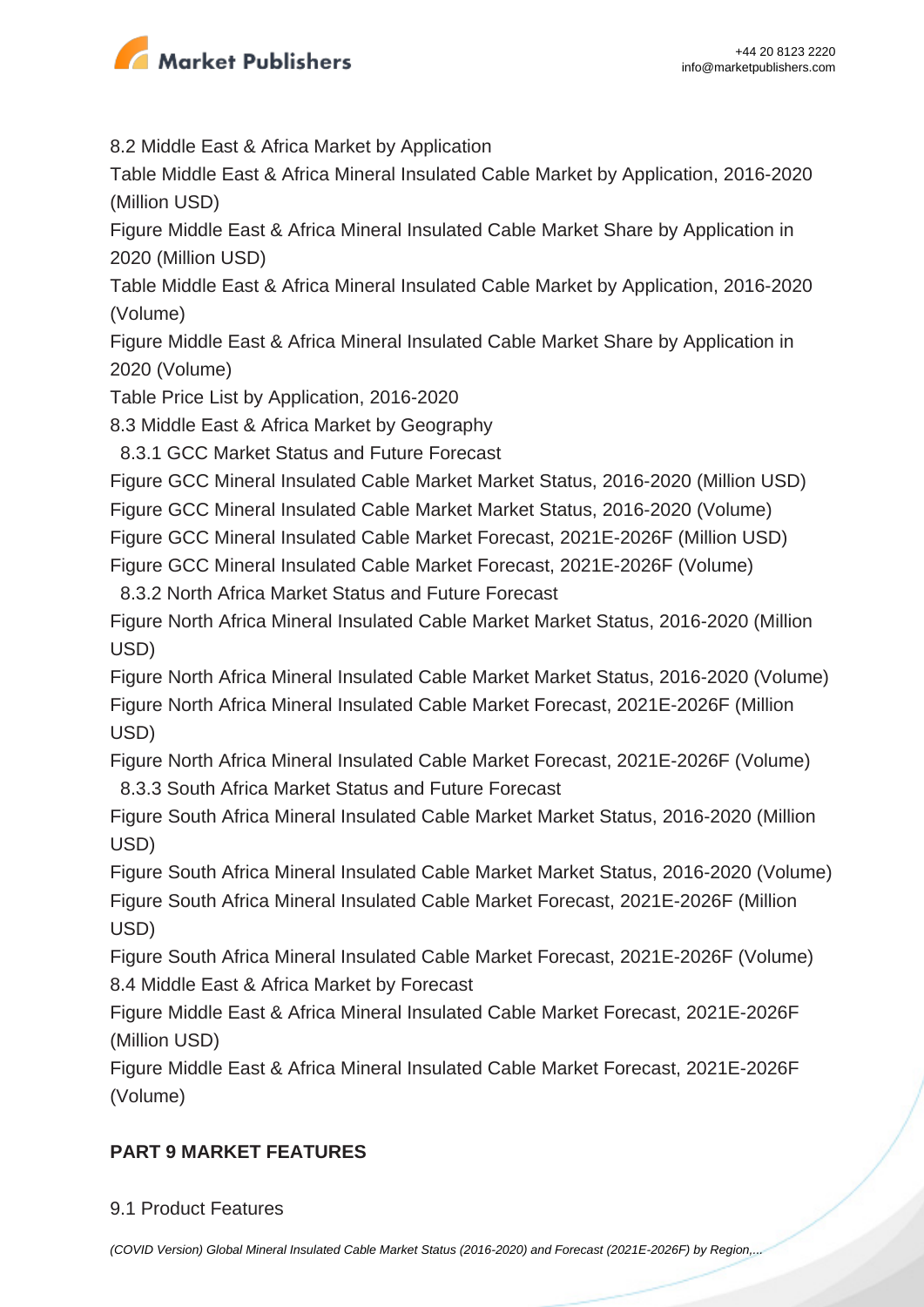

- 9.2 Price Features
- 9.3 Channel Features
- 9.4 Purchasing Features

#### **PART 10 INVESTMENT OPPORTUNITY**

- 10.1 Regional Investment Opportunity
- 10.2 Industry Investment Opportunity

## **PART 11 CORONAVIRUS IMPACT**

- 11.1 Impact on Industry Upstream
- 11.2 Impact on Industry Downstream
- 11.3 Impact on Industry Channels
- 11.4 Impact on Industry Competition
- 11.5 Impact on Industry Obtain Employment

## **PART 12 CONCLUSION**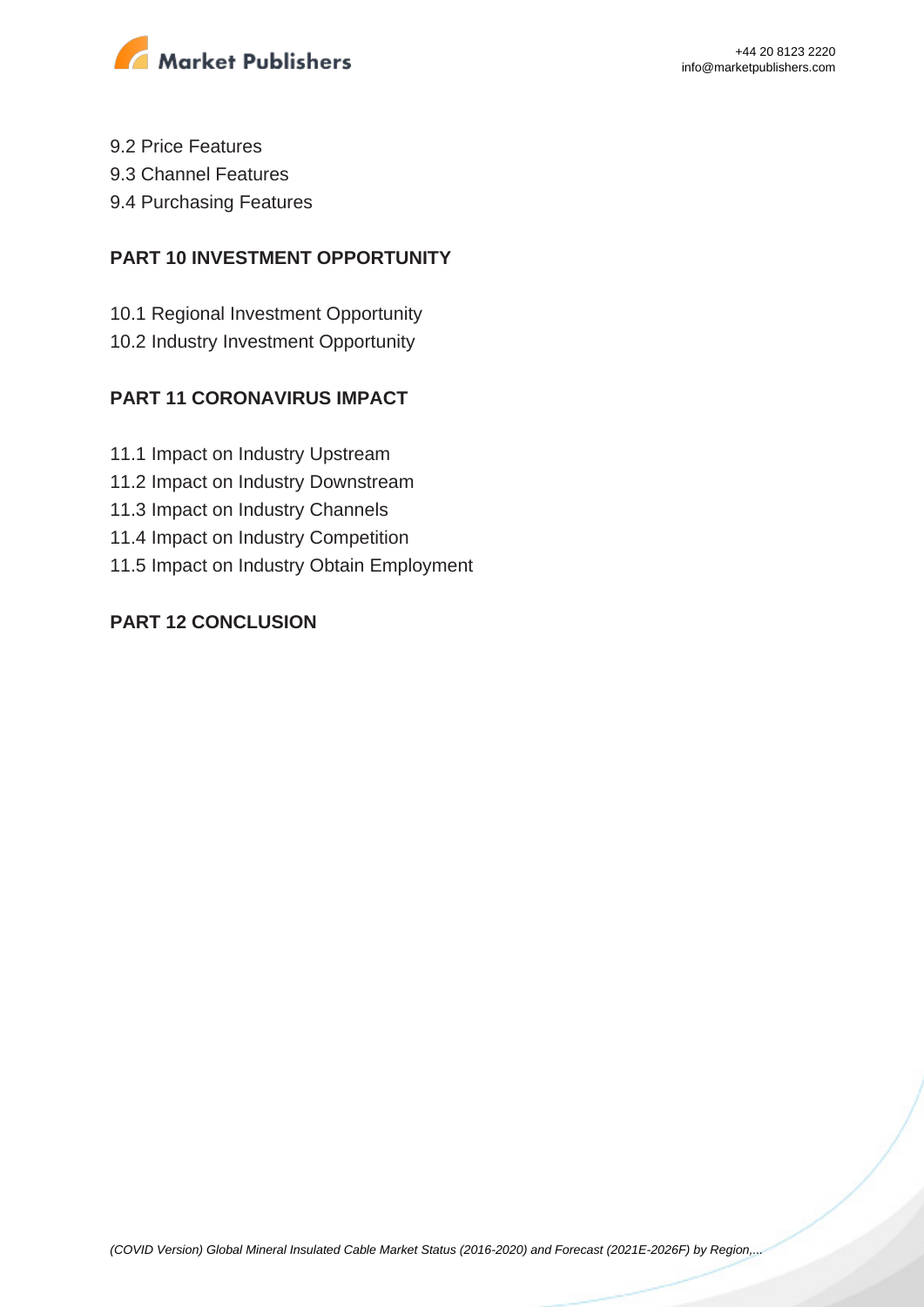

# **List Of Tables**

#### **LIST OF TABLES**

Table Type of Mineral Insulated Cable Table Application of Mineral Insulated Cable Table NVent Overview List Table Mineral Insulated Cable Business Operation of NVent (Sales Revenue, Sales Volume, Price, Cost, Gross Margin) Table Energy & Power Business Operation of Okazaki Manufacturing (Sales Revenue, Sales Volume, Price, Cost, Gross Margin) Table Business Operation of Jiusheng (TEC) Electric (Sales Revenue, Sales Volume, Price, Cost, Gross Margin) Table Volume Business Operation of KME (Sales Revenue, Sales Volume, Price, Cost, Gross Margin) Table xxx Business Operation of Yuancheng Cable (Sales Revenue, Sales Volume, Price, Cost, Gross Margin) Table xx% Business Operation of ISOMIL (Sales Revenue, Sales Volume, Price, Cost, Gross Margin) Table 17 Business Operation of Baosheng Group (Sales Revenue, Sales Volume, Price, Cost, Gross Margin) Table 3 Business Operation of MICC Group (Sales Revenue, Sales Volume, Price, Cost, Gross Margin) Table 0 Business Operation of Emerson (Sales Revenue, Sales Volume, Price, Cost, Gross Margin) Table 2 Business Operation of Uncomtech (Sales Revenue, Sales Volume, Price, Cost, Gross Margin) Table 1800 Business Operation of Far East Cable (Sales Revenue, Sales Volume, Price, Cost, Gross Margin) Table 2160 Business Operation of Jiangsu Shangshang Cable (Sales Revenue, Cost, Gross Margin) Table 2810 Business Operation of Wuxi Jiangnan Cable (Sales Revenue, Sales Volume, Price, Cost, Gross Margin) Table 88 Business Operation of Wanma Cable (Sales Revenue, Cost, Gross Margin) Table Business Operation of Wrexham Mineral Cables (Sales Revenue, Cost, Gross Margin) Table Business Operation of Thermon (Sales Revenue, Cost, Gross Margin) Table Business Operation of Watlow (Sales Revenue, Cost, Gross Margin) Table Business Operation of Chromalox (Sales Revenue, Cost, Gross Margin) Table Business Operation of Trasor (Sales Revenue, Cost, Gross Margin)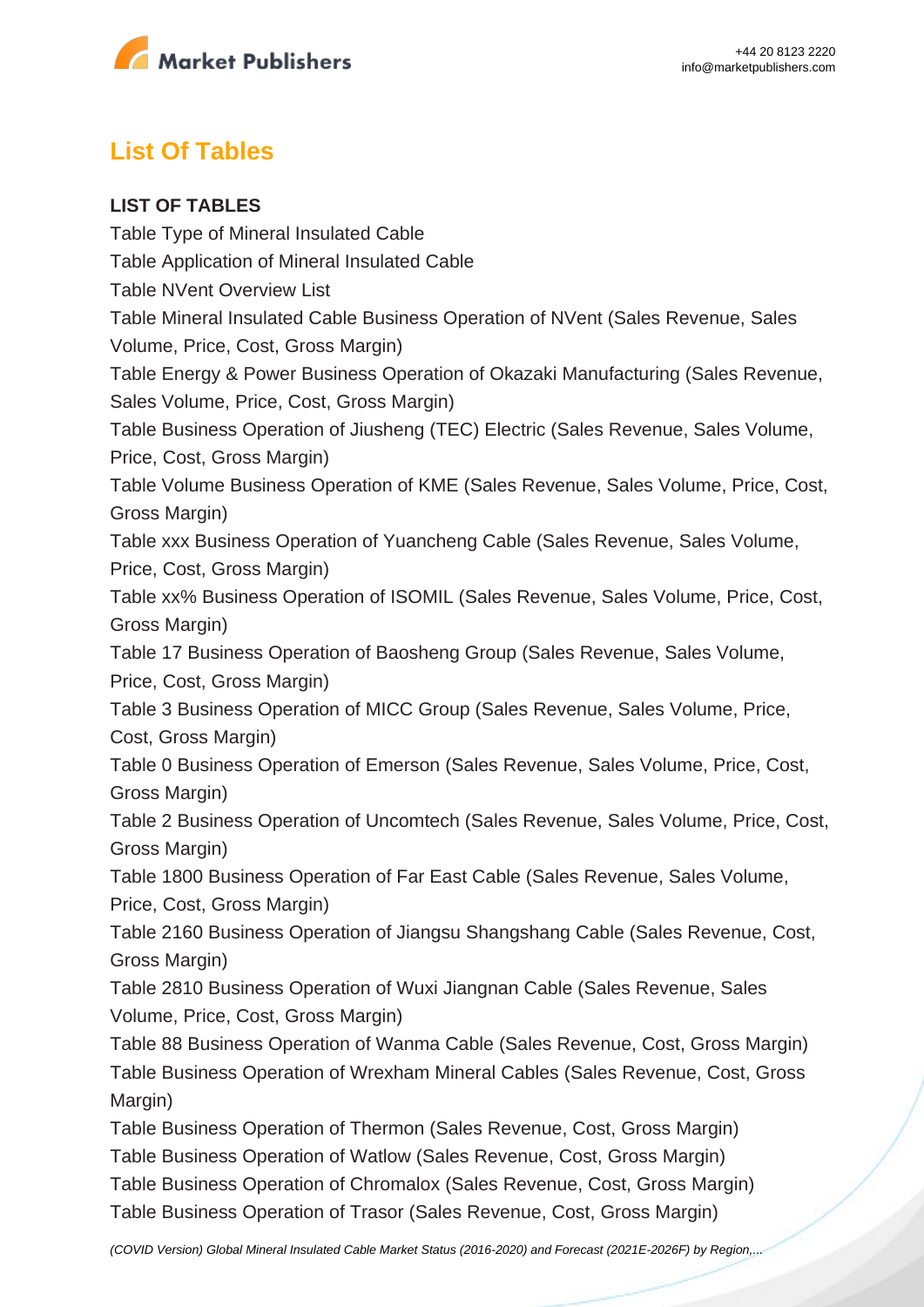

Table Business Operation of Temptek Technologies (Sales Revenue, Cost, Gross Margin)

Table Global Mineral Insulated Cable Market by Region, 2016-2020 (Million USD) Table Global Mineral Insulated Cable Market by Region, 2016-2020 (Volume)

Table Price List by Region, 2016-2020

Table Global Mineral Insulated Cable Market by Company, 2016-2020 (Million USD)

Table Global Mineral Insulated Cable Market by Company, 2016-2020 (Volume) Table Price List by Company, 2016-2020

Table Global Mineral Insulated Cable Market by Type, 2016-2020 (Million USD)

Table Global Mineral Insulated Cable Market by Type, 2016-2020 (Volume)

Table Price List by Type, 2016-2020

Table Global Mineral Insulated Cable Market by Application, 2016-2020 (Million USD)

Table Global Mineral Insulated Cable Market by Application, 2016-2020 (Volume) Table Price List by Application, 2016-2020

Table Asia-Pacific Mineral Insulated Cable Market by Type, 2016-2020 (Million USD) Table Asia-Pacific Mineral Insulated Cable Market by Type, 2016-2020 (Volume) Table Price List by Type, 2016-2020

Table Asia-Pacific Mineral Insulated Cable Market by Application, 2016-2020 (Million USD)

Table Asia-Pacific Mineral Insulated Cable Market by Application, 2016-2020 (Volume) Table Price List by Application, 2016-2020

Table Europe Mineral Insulated Cable Market by Type, 2016-2020 (Million USD)

Table Europe Mineral Insulated Cable Market by Type, 2016-2020 (Volume)

Table Price List by Type, 2016-2020

Table Europe Mineral Insulated Cable Market by Application, 2016-2020 (Million USD) Table Europe Mineral Insulated Cable Market by Application, 2016-2020 (Volume) Table Price List by Application, 2016-2020

Table North America Mineral Insulated Cable Market by Type, 2016-2020 (Million USD) Table North America Mineral Insulated Cable Market by Type, 2016-2020 (Volume) Table Price List by Type, 2016-2020

Table North America Mineral Insulated Cable Market by Application, 2016-2020 (Million USD)

Table North America Mineral Insulated Cable Market by Application, 2016-2020 (Volume)

Table Price List by Application, 2016-2020

Table South America Mineral Insulated Cable Market by Type, 2016-2020 (Million USD) Table South America Mineral Insulated Cable Market by Type, 2016-2020 (Volume) Table Price List by Type, 2016-2020

Table South America Mineral Insulated Cable Market by Application, 2016-2020 (Million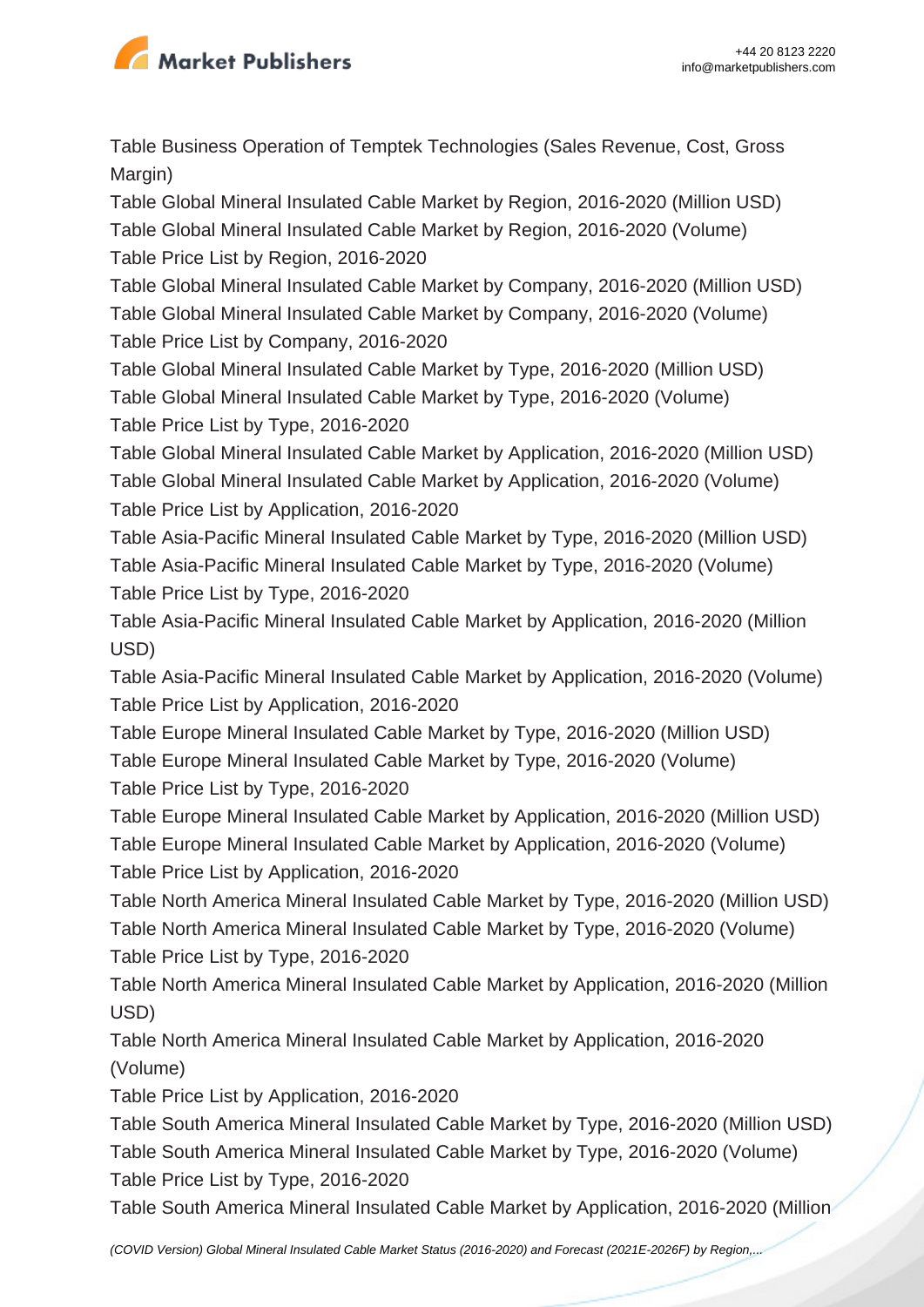

USD)

Table South America Mineral Insulated Cable Market by Application, 2016-2020 (Volume)

Table Price List by Application, 2016-2020

Table Middle East & Africa Mineral Insulated Cable Market by Type, 2016-2020 (Million USD)

Table Middle East & Africa Mineral Insulated Cable Market by Type, 2016-2020 (Volume)

Table Price List by Type, 2016-2020

Table Middle East & Africa Mineral Insulated Cable Market by Application, 2016-2020 (Million USD)

Table Middle East & Africa Mineral Insulated Cable Market by Application, 2016-2020 (Volume)

Table Price List by Application, 2016-2020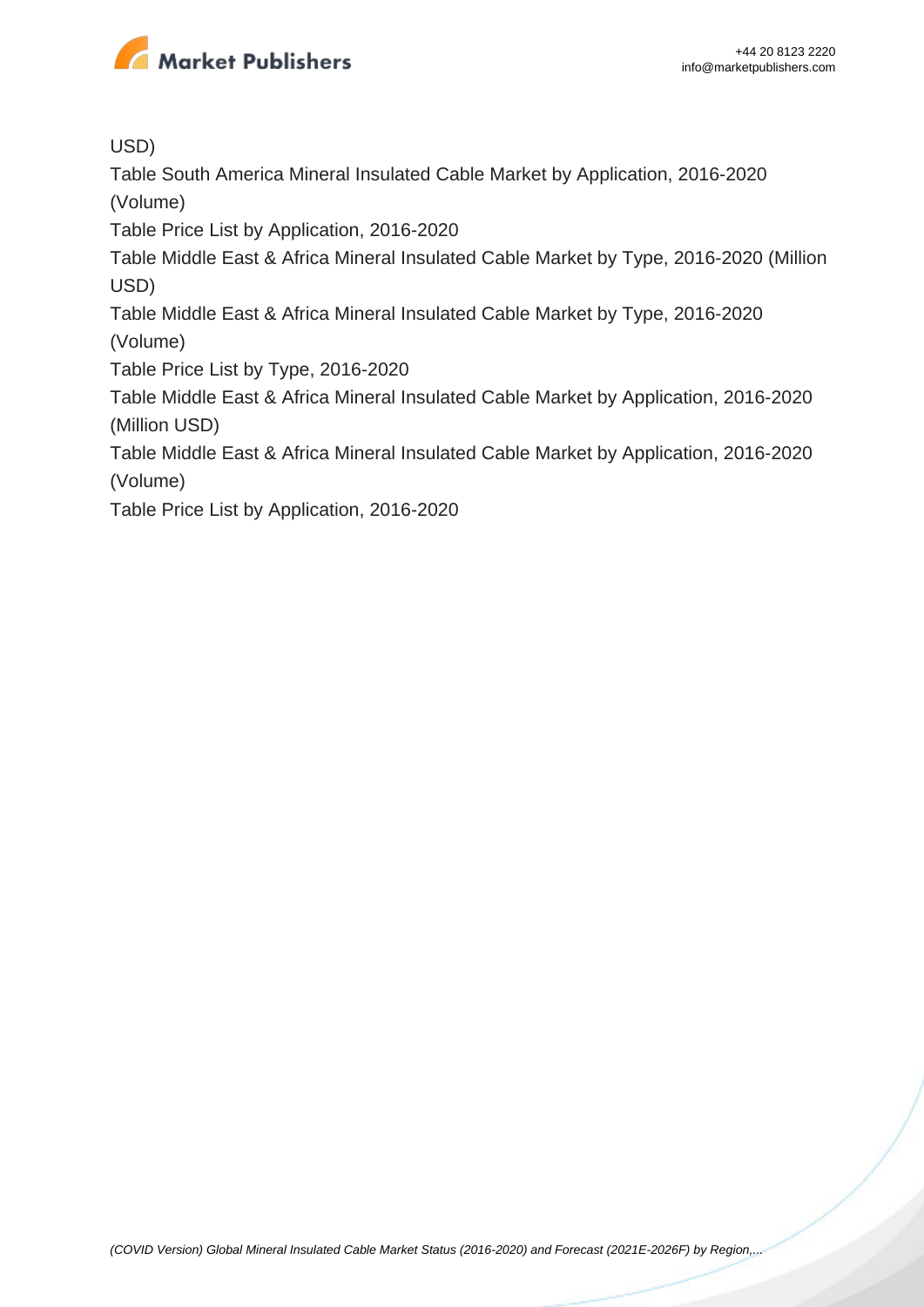

# **List Of Figures**

#### **LIST OF FIGURES**

Figure Global Mineral Insulated Cable Market Share by Type in 2020 Figure Global Mineral Insulated Cable Market Share by Application in 2020 Figure Global Mineral Insulated Cable Market Share by Region in 2020 Figure Asia Mineral Insulated Cable Market Share by Region in 2020 Figure Global Mineral Insulated Cable Market Share by Region in 2020 (Million USD) Figure Global Mineral Insulated Cable Market Share by Region in 2020 (Volume) Figure Global Mineral Insulated Cable Market Share by Company in 2020 (Million USD) Figure Global Mineral Insulated Cable Market Share by Company in 2020 (Volume) Figure Global Mineral Insulated Cable Market Share by Type in 2020 (Million USD) Figure Global Mineral Insulated Cable Market Share by Type in 2020 (Volume) Figure Global Mineral Insulated Cable Market Share by Application in 2020 (Million USD)

Figure Global Mineral Insulated Cable Market Share by Application in 2020 (Volume) Figure Global Mineral Insulated Cable Market Forecast, 2021E-2026F (Million USD) Figure Global Mineral Insulated Cable Market Forecast, 2021E-2026F (Volume) Figure Asia-Pacific Mineral Insulated Cable Market Share by Type in 2020 (Million USD) Figure Asia-Pacific Mineral Insulated Cable Market Share by Type in 2020 (Volume) Figure Asia-Pacific Mineral Insulated Cable Market Share by Application in 2020 (Million USD)

Figure Asia-Pacific Mineral Insulated Cable Market Share by Application in 2020 (Volume)

Figure China Mineral Insulated Cable Market Market Status, 2016-2020 (Million USD) Figure China Mineral Insulated Cable Market Market Status, 2016-2020 (Volume) Figure China Mineral Insulated Cable Market Forecast, 2021E-2026F (Million USD) Figure China Mineral Insulated Cable Market Forecast, 2021E-2026F (Volume) Figure Southeast Asia Mineral Insulated Cable Market Market Status, 2016-2020 (Million USD)

Figure Southeast Asia Mineral Insulated Cable Market Market Status, 2016-2020 (Volume)

Figure Southeast Asia Mineral Insulated Cable Market Forecast, 2021E-2026F (Million USD)

Figure Southeast Asia Mineral Insulated Cable Market Forecast, 2021E-2026F (Volume)

Figure India Mineral Insulated Cable Market Market Status, 2016-2020 (Million USD) Figure India Mineral Insulated Cable Market Market Status, 2016-2020 (Volume) Figure India Mineral Insulated Cable Market Forecast, 2021E-2026F (Million USD)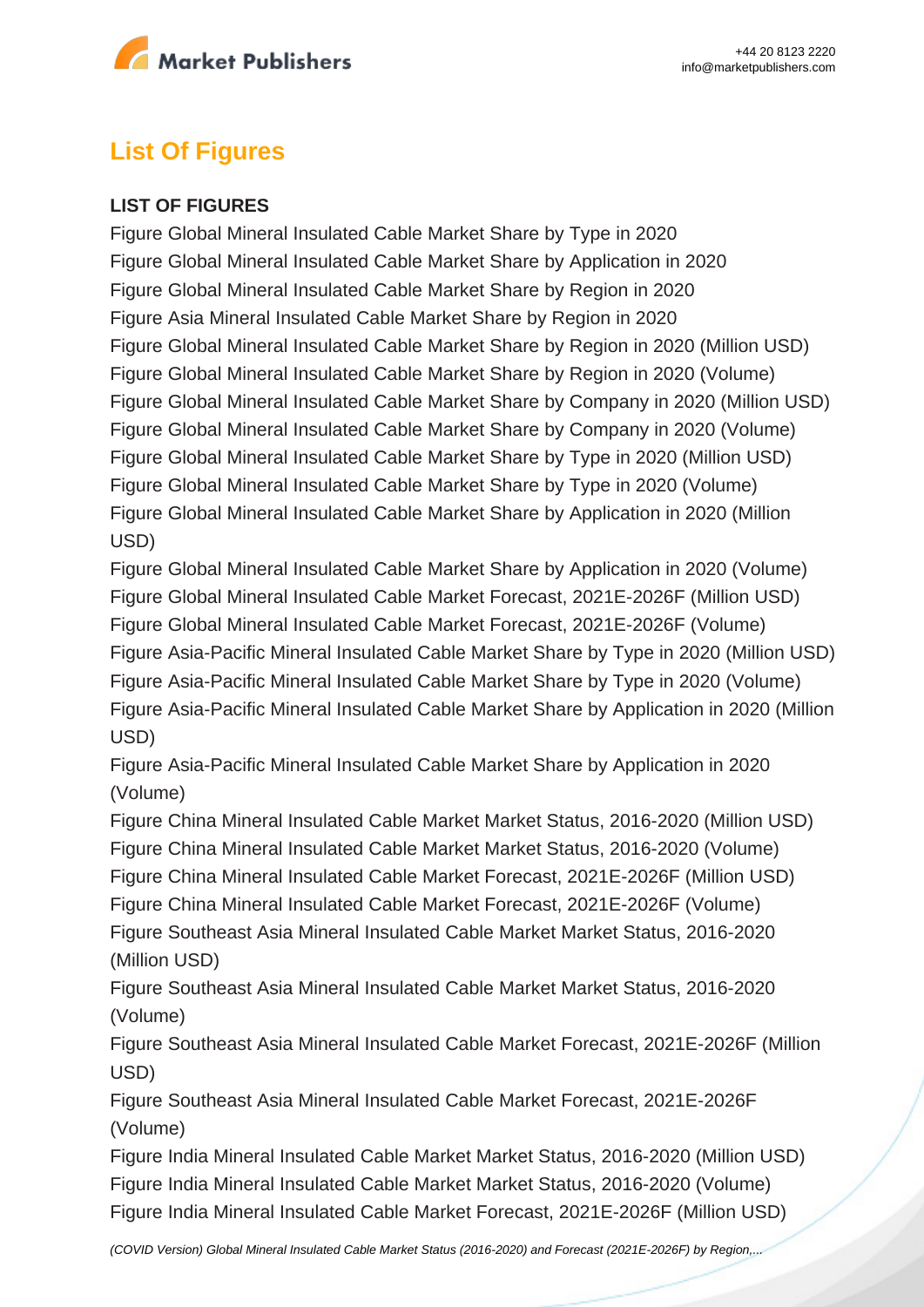

Figure India Mineral Insulated Cable Market Forecast, 2021E-2026F (Volume) Figure Japan Mineral Insulated Cable Market Market Status, 2016-2020 (Million USD) Figure Japan Mineral Insulated Cable Market Market Status, 2016-2020 (Volume) Figure Japan Mineral Insulated Cable Market Forecast, 2021E-2026F (Million USD) Figure Japan Mineral Insulated Cable Market Forecast, 2021E-2026F (Volume) Figure Korea Mineral Insulated Cable Market Market Status, 2016-2020 (Million USD) Figure Korea Mineral Insulated Cable Market Market Status, 2016-2020 (Volume) Figure Korea Mineral Insulated Cable Market Forecast, 2021E-2026F (Million USD) Figure Korea Mineral Insulated Cable Market Forecast, 2021E-2026F (Volume) Figure Oceania Mineral Insulated Cable Market Market Status, 2016-2020 (Million USD) Figure Oceania Mineral Insulated Cable Market Market Status, 2016-2020 (Volume) Figure Oceania Mineral Insulated Cable Market Forecast, 2021E-2026F (Million USD) Figure Oceania Mineral Insulated Cable Market Forecast, 2021E-2026F (Volume) Figure Asia-Pacific Mineral Insulated Cable Market Forecast, 2021E-2026F (Million USD)

Figure Asia-Pacific Mineral Insulated Cable Market Forecast, 2021E-2026F (Volume) Figure Europe Mineral Insulated Cable Market Share by Type in 2020 (Million USD) Figure Europe Mineral Insulated Cable Market Share by Type in 2020 (Volume) Figure Europe Mineral Insulated Cable Market Share by Application in 2020 (Million USD)

Figure Europe Mineral Insulated Cable Market Share by Application in 2020 (Volume) Figure Germany Mineral Insulated Cable Market Market Status, 2016-2020 (Million USD)

Figure Germany Mineral Insulated Cable Market Market Status, 2016-2020 (Volume) Figure Germany Mineral Insulated Cable Market Forecast, 2021E-2026F (Million USD) Figure Germany Mineral Insulated Cable Market Forecast, 2021E-2026F (Volume) Figure UK Mineral Insulated Cable Market Market Status, 2016-2020 (Million USD) Figure UK Mineral Insulated Cable Market Market Status, 2016-2020 (Volume) Figure UK Mineral Insulated Cable Market Forecast, 2021E-2026F (Million USD) Figure UK Mineral Insulated Cable Market Forecast, 2021E-2026F (Volume) Figure France Mineral Insulated Cable Market Market Status, 2016-2020 (Million USD) Figure France Mineral Insulated Cable Market Market Status, 2016-2020 (Volume) Figure France Mineral Insulated Cable Market Forecast, 2021E-2026F (Million USD) Figure France Mineral Insulated Cable Market Forecast, 2021E-2026F (Volume) Figure Italy Mineral Insulated Cable Market Market Status, 2016-2020 (Million USD) Figure Italy Mineral Insulated Cable Market Market Status, 2016-2020 (Volume) Figure Italy Mineral Insulated Cable Market Forecast, 2021E-2026F (Million USD) Figure Italy Mineral Insulated Cable Market Forecast, 2021E-2026F (Volume) Figure Russia Mineral Insulated Cable Market Market Status, 2016-2020 (Million USD)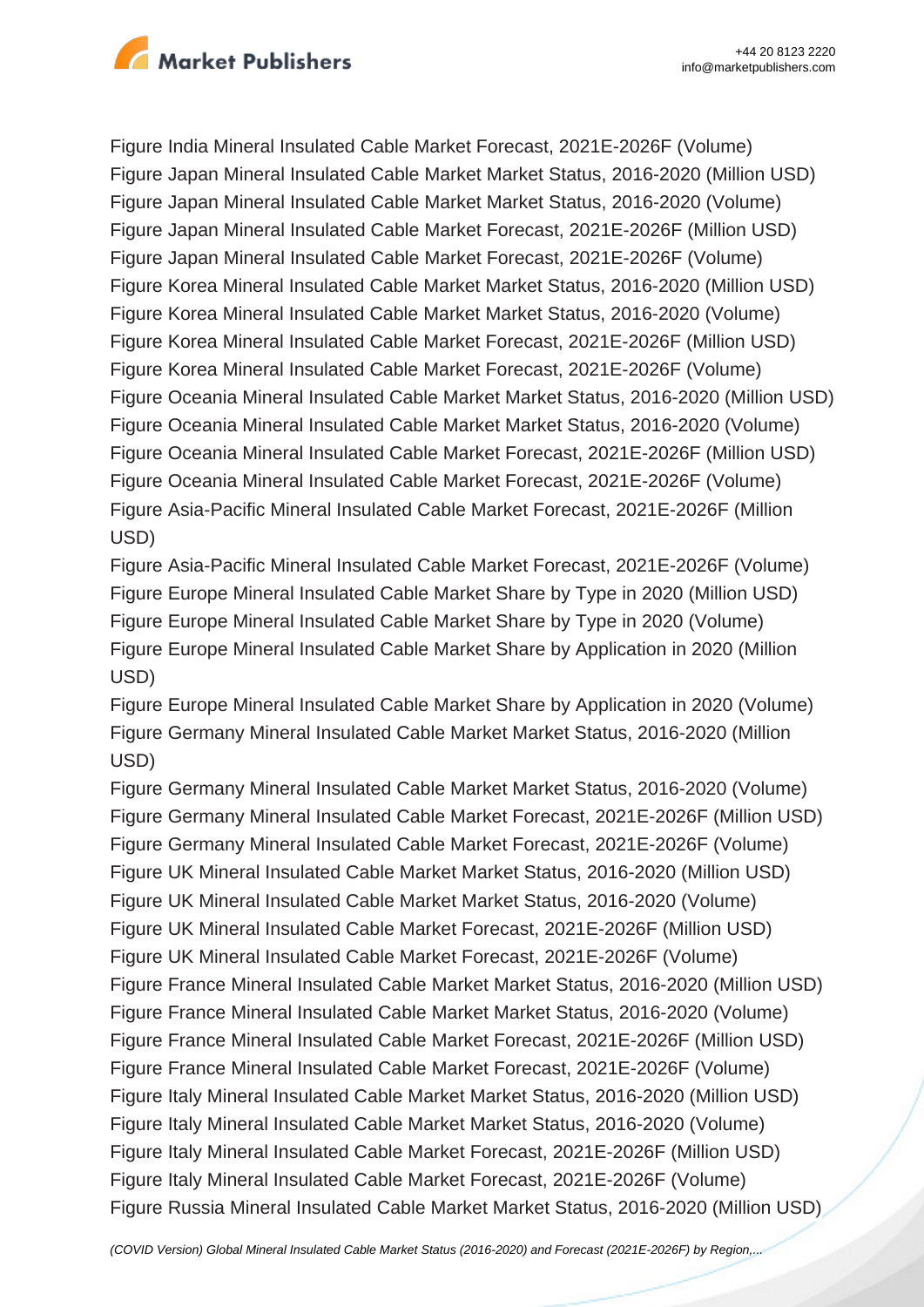

Figure Russia Mineral Insulated Cable Market Market Status, 2016-2020 (Volume) Figure Russia Mineral Insulated Cable Market Forecast, 2021E-2026F (Million USD) Figure Russia Mineral Insulated Cable Market Forecast, 2021E-2026F (Volume) Figure Spain Mineral Insulated Cable Market Market Status, 2016-2020 (Million USD) Figure Spain Mineral Insulated Cable Market Market Status, 2016-2020 (Volume) Figure Spain Mineral Insulated Cable Market Forecast, 2021E-2026F (Million USD) Figure Spain Mineral Insulated Cable Market Forecast, 2021E-2026F (Volume) Figure Netherlands Mineral Insulated Cable Market Market Status, 2016-2020 (Million USD)

Figure Netherlands Mineral Insulated Cable Market Market Status, 2016-2020 (Volume) Figure Netherlands Mineral Insulated Cable Market Forecast, 2021E-2026F (Million USD)

Figure Netherlands Mineral Insulated Cable Market Forecast, 2021E-2026F (Volume) Figure Turkey Mineral Insulated Cable Market Market Status, 2016-2020 (Million USD) Figure Turkey Mineral Insulated Cable Market Market Status, 2016-2020 (Volume) Figure Turkey Mineral Insulated Cable Market Forecast, 2021E-2026F (Million USD) Figure Turkey Mineral Insulated Cable Market Forecast, 2021E-2026F (Volume) Figure Switzerland Mineral Insulated Cable Market Market Status, 2016-2020 (Million USD)

Figure Switzerland Mineral Insulated Cable Market Market Status, 2016-2020 (Volume) Figure Switzerland Mineral Insulated Cable Market Forecast, 2021E-2026F (Million USD)

Figure Switzerland Mineral Insulated Cable Market Forecast, 2021E-2026F (Volume) Figure Europe Mineral Insulated Cable Market Forecast, 2021E-2026F (Million USD) Figure Europe Mineral Insulated Cable Market Forecast, 2021E-2026F (Volume) Figure North America Mineral Insulated Cable Market Share by Type in 2020 (Million USD)

Figure North America Mineral Insulated Cable Market Share by Type in 2020 (Volume) Figure North America Mineral Insulated Cable Market Share by Application in 2020 (Million USD)

Figure North America Mineral Insulated Cable Market Share by Application in 2020 (Volume)

Figure United States Mineral Insulated Cable Market Market Status, 2016-2020 (Million USD)

Figure United States Mineral Insulated Cable Market Market Status, 2016-2020 (Volume)

Figure United States Mineral Insulated Cable Market Forecast, 2021E-2026F (Million USD)

Figure United States Mineral Insulated Cable Market Forecast, 2021E-2026F (Volume)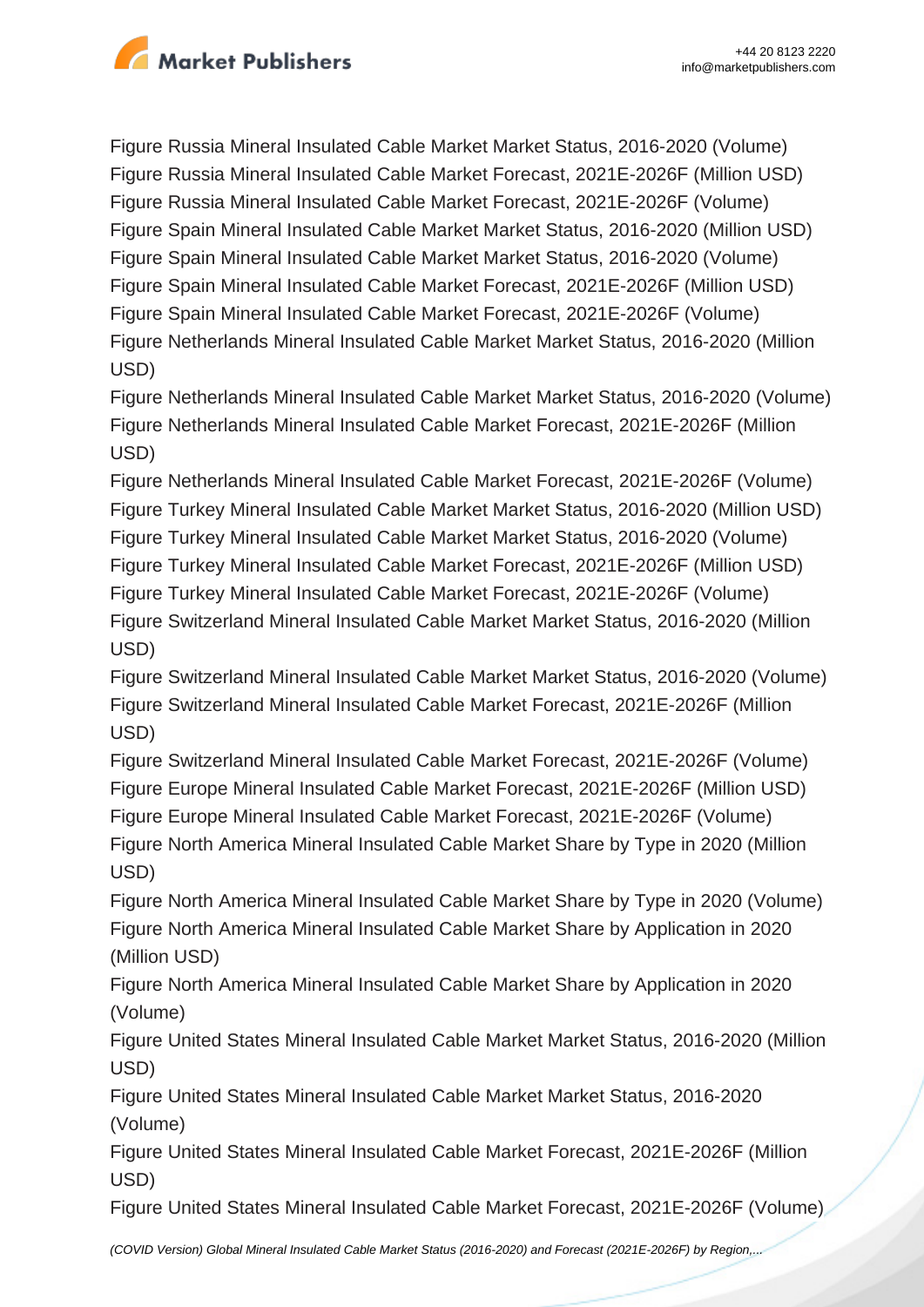

Figure Canada Mineral Insulated Cable Market Market Status, 2016-2020 (Million USD) Figure Canada Mineral Insulated Cable Market Market Status, 2016-2020 (Volume) Figure Canada Mineral Insulated Cable Market Forecast, 2021E-2026F (Million USD) Figure Canada Mineral Insulated Cable Market Forecast, 2021E-2026F (Volume) Figure Mexico Mineral Insulated Cable Market Market Status, 2016-2020 (Million USD) Figure Mexico Mineral Insulated Cable Market Market Status, 2016-2020 (Volume) Figure Mexico Mineral Insulated Cable Market Forecast, 2021E-2026F (Million USD) Figure Mexico Mineral Insulated Cable Market Forecast, 2021E-2026F (Volume) Figure North America Mineral Insulated Cable Market Forecast, 2021E-2026F (Million USD)

Figure North America Mineral Insulated Cable Market Forecast, 2021E-2026F (Volume) Figure South America Mineral Insulated Cable Market Share by Type in 2020 (Million USD)

Figure South America Mineral Insulated Cable Market Share by Type in 2020 (Volume) Figure South America Mineral Insulated Cable Market Share by Application in 2020 (Million USD)

Figure South America Mineral Insulated Cable Market Share by Application in 2020 (Volume)

Figure Brazil Mineral Insulated Cable Market Market Status, 2016-2020 (Million USD) Figure Brazil Mineral Insulated Cable Market Market Status, 2016-2020 (Volume) Figure Brazil Mineral Insulated Cable Market Forecast, 2021E-2026F (Million USD) Figure Brazil Mineral Insulated Cable Market Forecast, 2021E-2026F (Volume) Figure Argentina Mineral Insulated Cable Market Market Status, 2016-2020 (Million USD)

Figure Argentina Mineral Insulated Cable Market Market Status, 2016-2020 (Volume) Figure Argentina Mineral Insulated Cable Market Forecast, 2021E-2026F (Million USD) Figure Argentina Mineral Insulated Cable Market Forecast, 2021E-2026F (Volume) Figure Columbia Mineral Insulated Cable Market Market Status, 2016-2020 (Million USD)

Figure Columbia Mineral Insulated Cable Market Market Status, 2016-2020 (Volume) Figure Columbia Mineral Insulated Cable Market Forecast, 2021E-2026F (Million USD) Figure Columbia Mineral Insulated Cable Market Forecast, 2021E-2026F (Volume) Figure Chile Mineral Insulated Cable Market Market Status, 2016-2020 (Million USD) Figure Chile Mineral Insulated Cable Market Market Status, 2016-2020 (Volume) Figure Chile Mineral Insulated Cable Market Forecast, 2021E-2026F (Million USD) Figure Chile Mineral Insulated Cable Market Forecast, 2021E-2026F (Volume) Figure Peru Mineral Insulated Cable Market Market Status, 2016-2020 (Million USD) Figure Peru Mineral Insulated Cable Market Market Status, 2016-2020 (Volume) Figure Peru Mineral Insulated Cable Market Forecast, 2021E-2026F (Million USD)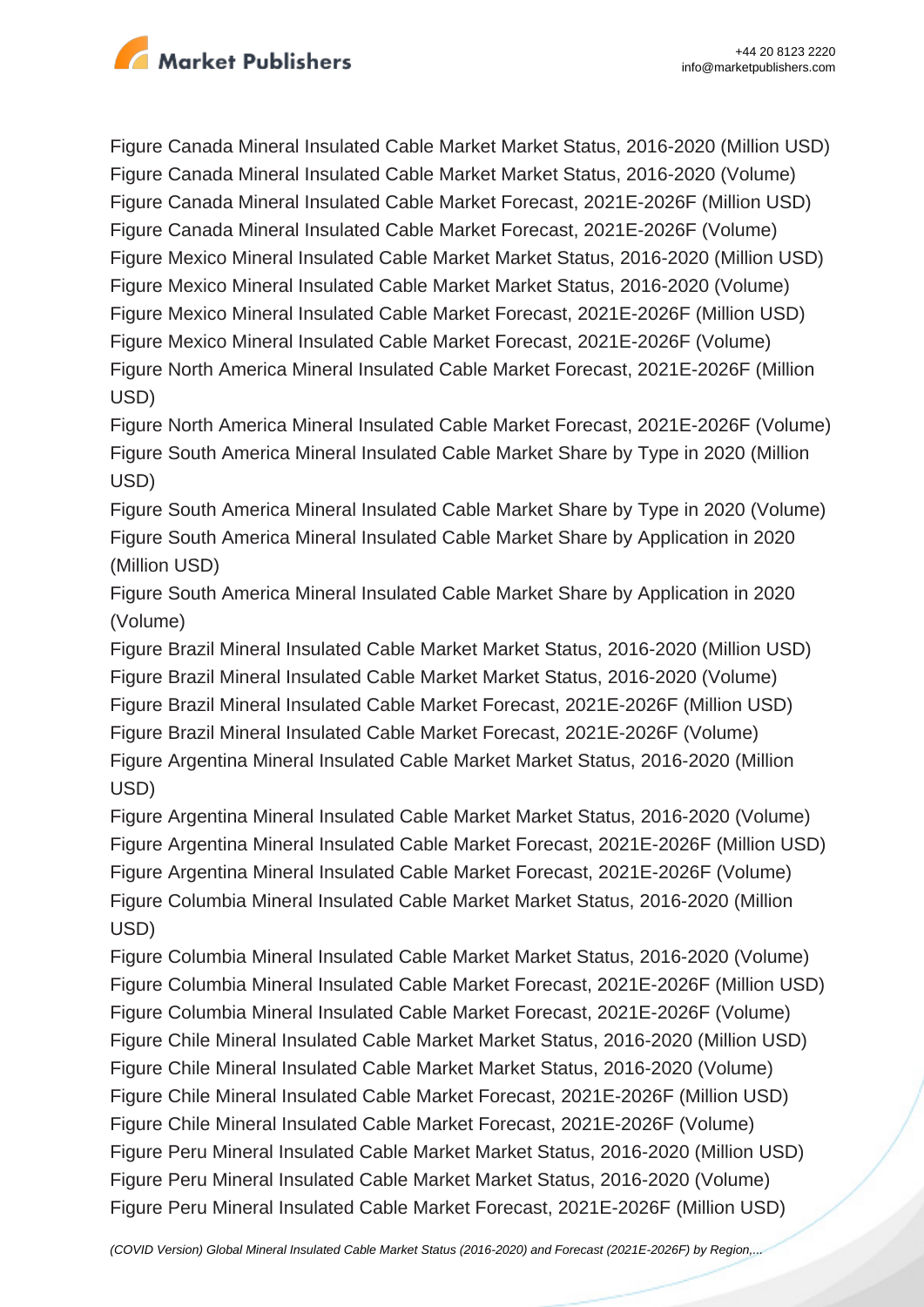

Figure Peru Mineral Insulated Cable Market Forecast, 2021E-2026F (Volume) Figure South America Mineral Insulated Cable Market Forecast, 2021E-2026F (Million USD)

Figure South America Mineral Insulated Cable Market Forecast, 2021E-2026F (Volume) Figure Middle East & Africa Mineral Insulated Cable Market Share by Type in 2020 (Million USD)

Figure Middle East & Africa Mineral Insulated Cable Market Share by Type in 2020 (Volume)

Figure Middle East & Africa Mineral Insulated Cable Market Share by Application in 2020 (Million USD)

Figure Middle East & Africa Mineral Insulated Cable Market Share by Application in 2020 (Volume)

Figure GCC Mineral Insulated Cable Market Market Status, 2016-2020 (Million USD) Figure GCC Mineral Insulated Cable Market Market Status, 2016-2020 (Volume)

Figure GCC Mineral Insulated Cable Market Forecast, 2021E-2026F (Million USD)

Figure GCC Mineral Insulated Cable Market Forecast, 2021E-2026F (Volume)

Figure North Africa Mineral Insulated Cable Market Market Status, 2016-2020 (Million USD)

Figure North Africa Mineral Insulated Cable Market Market Status, 2016-2020 (Volume) Figure North Africa Mineral Insulated Cable Market Forecast, 2021E-2026F (Million USD)

Figure North Africa Mineral Insulated Cable Market Forecast, 2021E-2026F (Volume) Figure South Africa Mineral Insulated Cable Market Market Status, 2016-2020 (Million USD)

Figure South Africa Mineral Insulated Cable Market Market Status, 2016-2020 (Volume) Figure South Africa Mineral Insulated Cable Market Forecast, 2021E-2026F (Million USD)

Figure South Africa Mineral Insulated Cable Market Forecast, 2021E-2026F (Volume) Figure Middle East & Africa Mineral Insulated Cable Market Forecast, 2021E-2026F (Million USD)

Figure Middle East & Africa Mineral Insulated Cable Market Forecast, 2021E-2026F (Volume)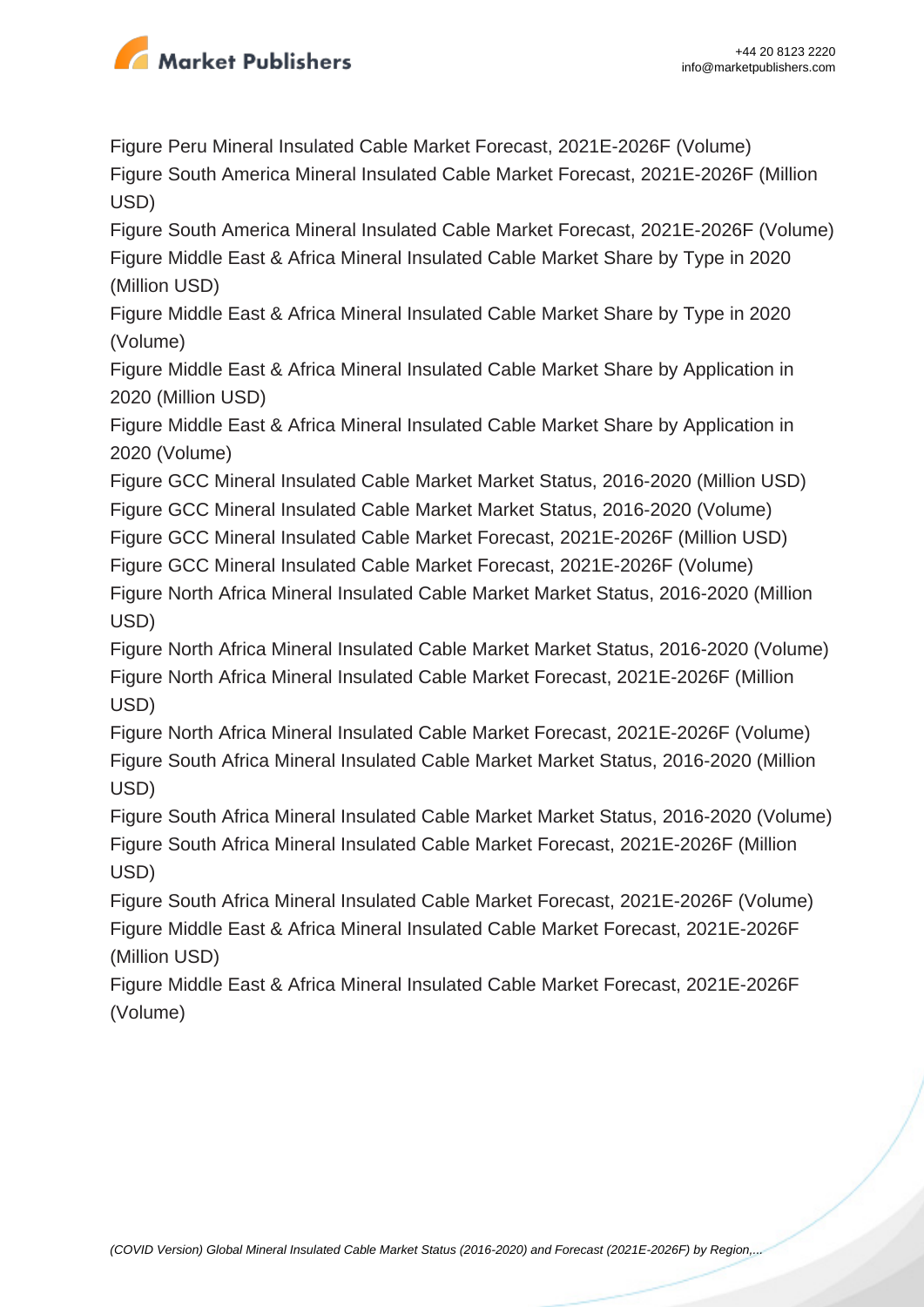

## I would like to order

Product name: (COVID Version) Global Mineral Insulated Cable Market Status (2016-2020) and Forecast (2021E-2026F) by Region, Product Type & End-Use Product link: [https://marketpublishers.com/r/CA54E59C06E6EN.html](https://marketpublishers.com/report/industry/other_industries/covid-version-global-mineral-insulated-cable-market-status-2016-2020-n-forecast-2021e-2026f-by-region-product-type-end-use.html) Price: US\$ 3,000.00 (Single User License / Electronic Delivery) If you want to order Corporate License or Hard Copy, please, contact our Customer Service: [info@marketpublishers.com](mailto:info@marketpublishers.com)

# Payment

To pay by Credit Card (Visa, MasterCard, American Express, PayPal), please, click button on product page [https://marketpublishers.com/r/CA54E59C06E6EN.html](https://marketpublishers.com/report/industry/other_industries/covid-version-global-mineral-insulated-cable-market-status-2016-2020-n-forecast-2021e-2026f-by-region-product-type-end-use.html)

To pay by Wire Transfer, please, fill in your contact details in the form below:

First name: Last name: Email: Company: Address: City: Zip code: Country: Tel: Fax: Your message:

\*\*All fields are required

Custumer signature

Please, note that by ordering from marketpublishers.com you are agreeing to our Terms & Conditions at<https://marketpublishers.com/docs/terms.html>

To place an order via fax simply print this form, fill in the information below and fax the completed form to +44 20 7900 3970